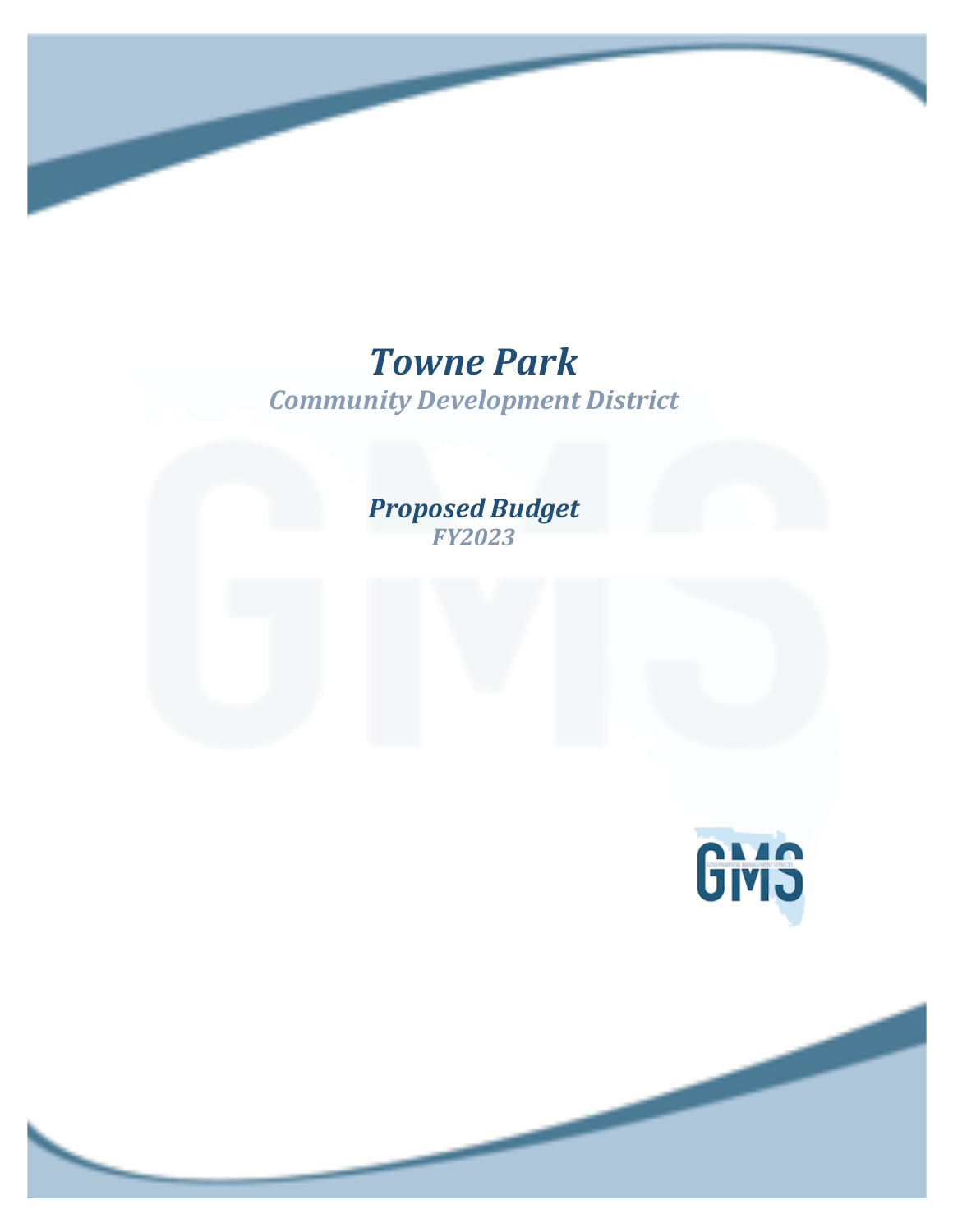## **Table of Contents**

| $1 - 2$   | <b>General Fund</b>              |
|-----------|----------------------------------|
| $3 - 8$   | <b>General Fund Narrative</b>    |
| 9         | Series 2016 2A Debt Service Fund |
| $10 - 11$ | Series 2016 2A Amortization      |
| 12        | Series 2018 2B Debt Service Fund |
| $13 - 14$ | Series 2018 2B Amortization      |
| 15        | Series 2018 3A Debt Service Fund |
| $16 - 17$ | Series 2018 3A Amortization      |
| 18        | Series 2019 3B Debt Service Fund |
| 19-20     | Series 2019 3B Amortization      |
| 21        | Series 2019 3C Debt Service Fund |
| 22-23     | Series 2019 3C Amortization      |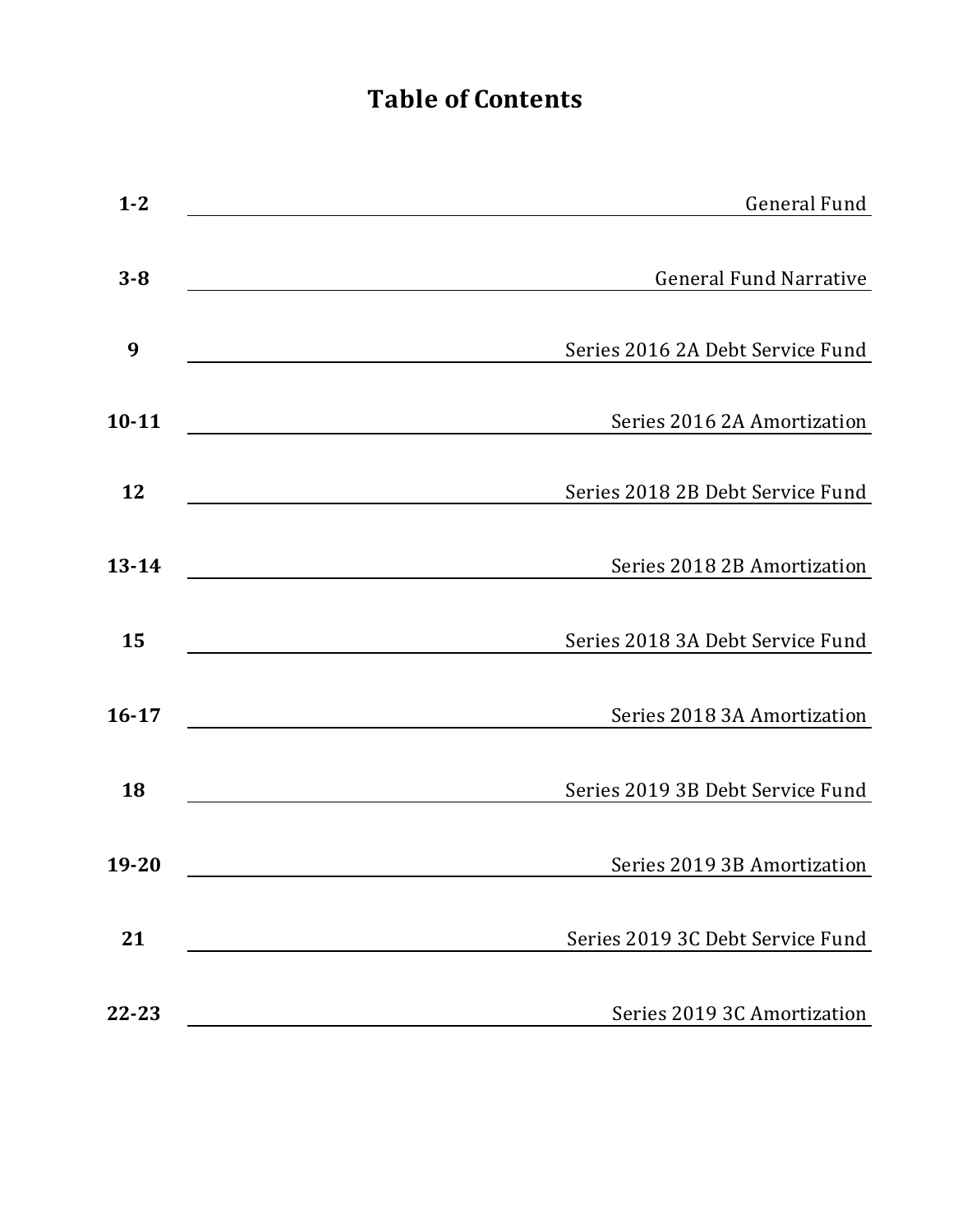## **Table of Contents**

| 24    | Series 2020 3D Debt Service Fund |
|-------|----------------------------------|
|       |                                  |
| 25-26 | Series 20120 3D Amortization     |
| 27    | Capital Reserve Fund             |
|       |                                  |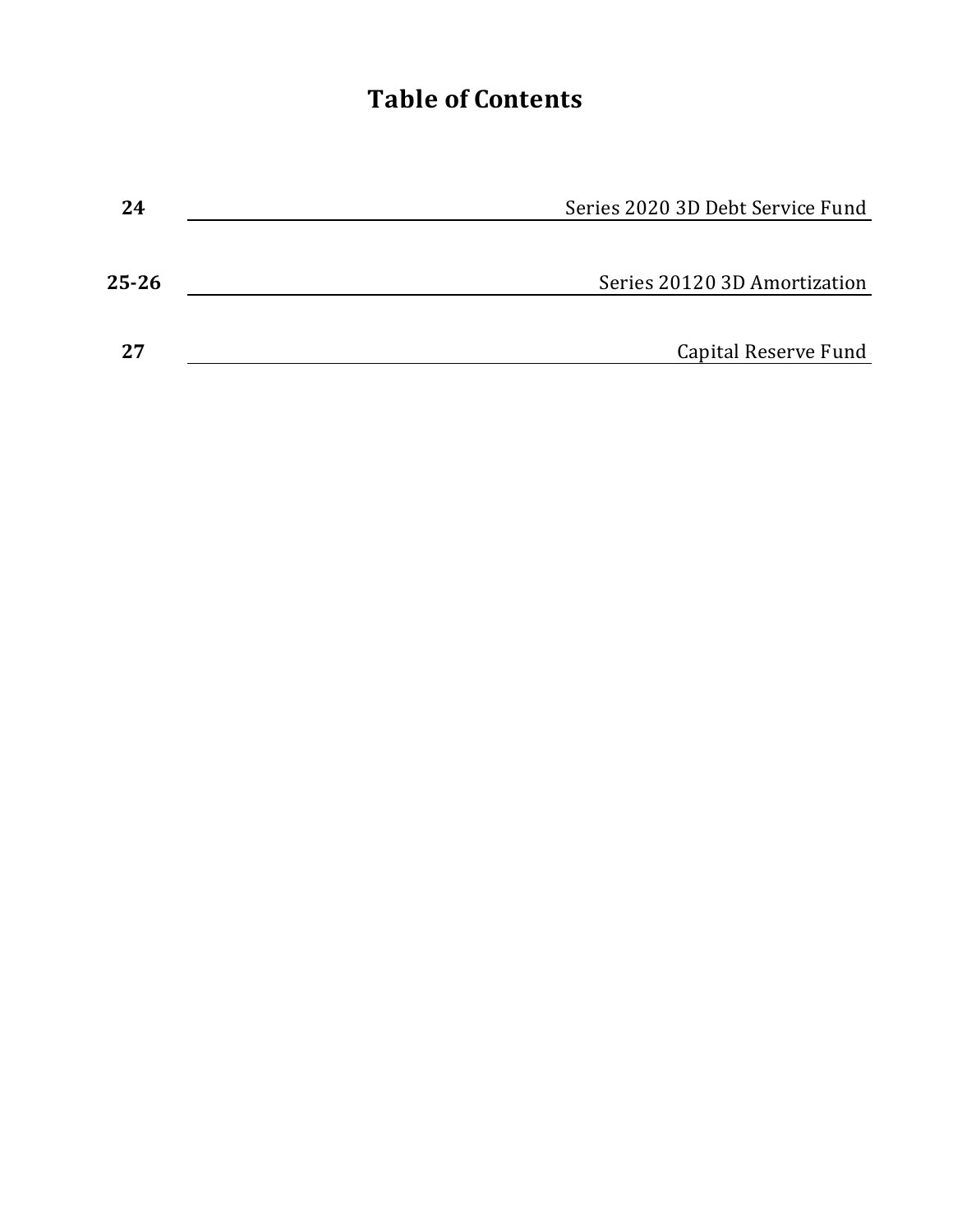### **Towne Park**

**Community Development District** 

**Proposed Budget**

**General Fund** 

|                                     | Adopted<br><b>Budget</b> | Actual<br>Thru    |      | Projected<br>Next | Total                | Proposed<br>Budget |
|-------------------------------------|--------------------------|-------------------|------|-------------------|----------------------|--------------------|
|                                     | FY 2022                  | $\frac{2}{28/21}$ |      | 7 Months          | Projected<br>9/30/22 | FY 2023            |
|                                     |                          |                   |      |                   |                      |                    |
| <b>Revenues</b>                     |                          |                   |      |                   |                      |                    |
| Assessments                         | \$<br>860,473            | \$<br>787,993     | \$   | 72.480            | \$<br>860,473        | \$<br>860,473      |
| Other Income                        | \$<br>2,400              | \$<br>1,360       | \$   | 700               | \$<br>2,060          | \$<br>2,400        |
| <b>Total Revenues</b>               | \$<br>862,873            | \$<br>789,353     | \$   | 73,180            | \$<br>862,533        | \$<br>862,873      |
| <b>Expenditures</b>                 |                          |                   |      |                   |                      |                    |
| Administrative:                     |                          |                   |      |                   |                      |                    |
| <b>Supervisor Fees</b>              | \$<br>12,000             | \$<br>2,400       | \$   | 7,000             | \$<br>9,400          | \$<br>12,000       |
| <b>Engineering Fees</b>             | \$<br>10,000             | \$<br>984         | \$   | 9,016             | \$<br>10,000         | \$<br>10,000       |
| Attorney                            | \$<br>50,000             | \$<br>7,690       | \$   | 21,000            | \$<br>28,690         | \$<br>40,000       |
| Annual Audit                        | \$<br>7,500              | \$                | \$   | 4,000             | \$<br>4,000          | \$<br>4,000        |
| Assessment Roll Services            | \$<br>5,000              | \$<br>5,000       | \$   |                   | \$<br>5,000          | \$<br>5,000        |
| <b>Reamortization Schedules</b>     | \$<br>625                | \$<br>550         | \$   |                   | \$<br>550            | \$<br>625          |
| Arbitrage                           | \$<br>2,700              | \$                | \$   |                   | \$                   | \$                 |
| Dissemination                       | \$<br>10,000             | \$<br>4,167       | \$   | 5,833             | \$<br>10,000         | \$<br>10,000       |
| <b>Trustee Fees</b>                 | \$<br>23,867             | \$<br>19,608      | \$   | 4,259             | \$<br>23,867         | \$<br>23,867       |
| <b>Management Fees</b>              | \$<br>36,050             | \$<br>15,021      | \$   | 21,029            | \$<br>36,050         | \$<br>42,500       |
| <b>Information Technology</b>       | \$<br>1,800              | \$<br>750         | \$   | 1,050             | \$<br>1,800          | \$<br>1,800        |
| Website Maintenance                 | \$<br>2.400              | \$<br>500         | $\,$ | 700               | \$<br>1.200          | \$<br>1,200        |
| Telephone                           | \$<br>200                | \$                | \$   | 200               | \$<br>200            | \$<br>200          |
| Copies                              | \$<br>500                | \$<br>346         | \$   | 292               | \$<br>637            | \$<br>800          |
| Insurance                           | \$<br>6,300              | \$<br>5,907       | \$   | $\overline{a}$    | \$<br>5.907          | \$<br>7.088        |
| Printing & Binding                  | \$<br>1,000              | \$<br>24          | \$   | 583               | \$<br>607            | \$<br>1,000        |
| Legal Advertising                   | \$<br>7,000              | \$<br>666         | \$   | 6,334             | \$<br>7,000          | \$<br>2,500        |
| Other Current Charges               | \$<br>5,000              | \$<br>261         | \$   | 2,917             | \$<br>3,177          | \$<br>3,500        |
| Office Supplies                     | \$<br>200                | \$<br>12          | \$   | 117               | \$<br>128            | \$<br>200          |
| Dues, Licenses & Subscriptions      | \$<br>175                | \$<br>175         | \$   |                   | \$<br>175            | \$<br>175          |
| <b>Total Administrative</b>         | \$<br>182,317            | \$<br>64,059      | \$   | 84,330            | \$<br>148,389        | \$<br>166,455      |
| <b>Operations &amp; Maintenance</b> |                          |                   |      |                   |                      |                    |
| <b>Field Expenditures</b>           |                          |                   |      |                   |                      |                    |
| Property Insurance                  | \$<br>30,000             | \$<br>19,771      | \$   |                   | \$<br>19,771         | \$<br>20,258       |
| Field Management                    | \$<br>15,000             | \$<br>6,250       | \$   | 8,750             | \$<br>15,000         | \$<br>15,450       |
| Landscape Maintenance               | \$<br>265,000            | \$<br>103,492     | \$   | 144,891           | \$<br>248,384        | \$<br>263,665      |
| Landscape Enhancements/Replacement  | \$<br>35,000             | \$<br>1,725       | \$   | 20,417            | \$<br>22,142         | \$<br>35,000       |
| Pond Maintenance                    | \$<br>32,000             | \$<br>13,405      | \$   | 18,767            | \$<br>32,172         | \$<br>32,172       |
| Electric                            | \$<br>5,400              | \$<br>2,211       | \$   | 3,101             | \$<br>5,312          | \$<br>5,400        |
| Streetlighting                      | \$<br>20,000             | \$<br>$\sim$      | \$   | 11,667            | \$<br>11,667         | \$<br>20,000       |
| Water & Sewer                       | \$<br>2,500              | \$<br>442         | \$   | 616               | \$<br>1,058          | \$<br>2,500        |
| <b>Irrigation Repairs</b>           | \$<br>10,000             | \$<br>8,563       | \$   | 5,833             | \$<br>14,396         | \$<br>12,500       |
| General Repairs & Maintenance       | \$<br>15,000             | \$<br>400         | \$   | 8,750             | \$<br>9,150          | \$<br>15,000       |
| Contingency                         | \$<br>10,000             | \$<br>2,122       | \$   | 5,833             | \$<br>7,955          | \$<br>10,000       |
| <b>Subtotal Field Expenses</b>      | \$<br>439,900            | \$<br>158,381     | \$   | 228,625           | \$<br>387,006        | \$<br>431,945      |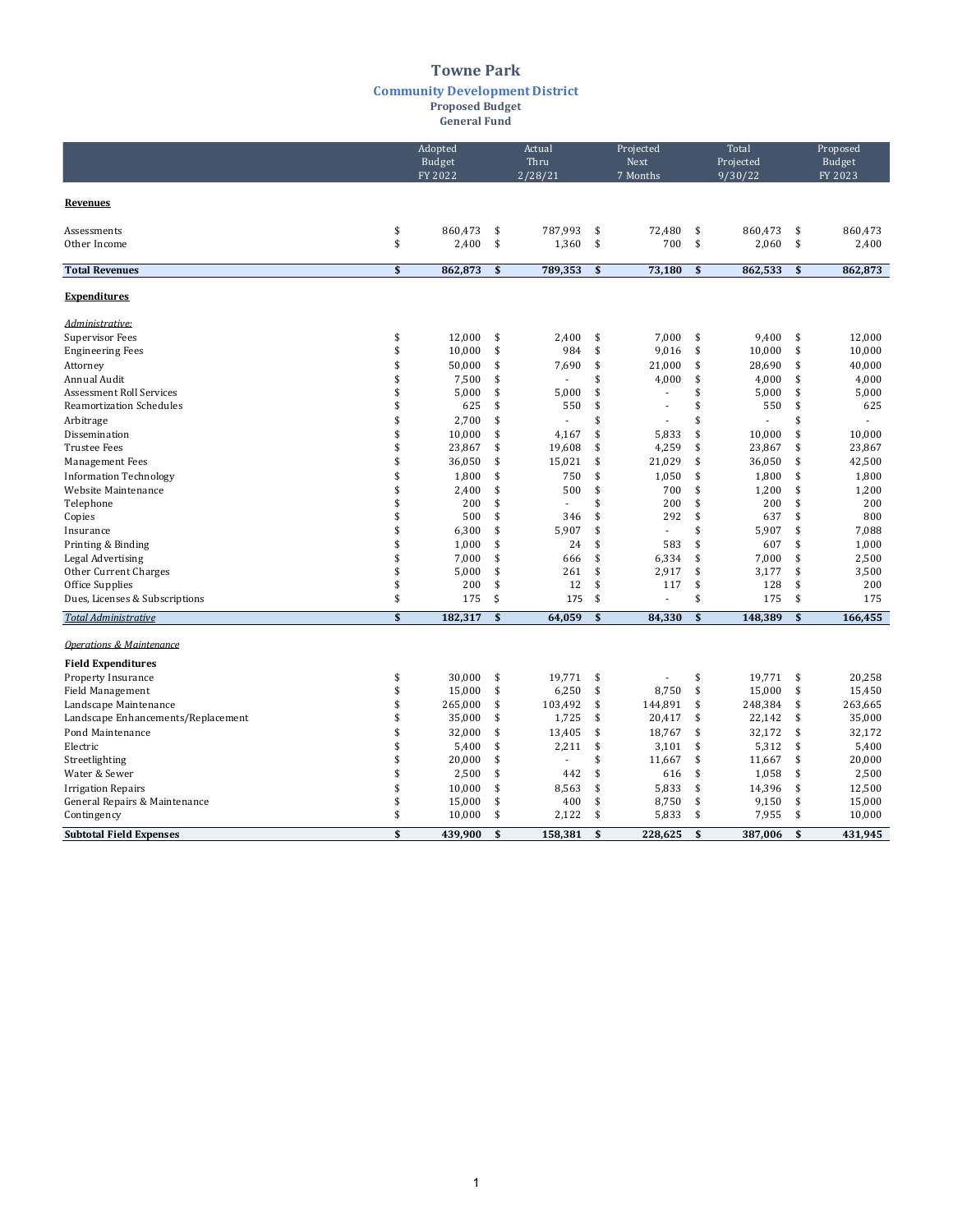**Community Development District** 

**Proposed Budget**

**General Fund** 

|                                           |    | Adopted<br>Budget<br>FY 2022 |    | Actual<br>Thru<br>2/28/21 |    | Projected<br>Next<br>7 Months | Total<br>Projected<br>9/30/22 |         |              | Proposed<br>Budget<br>FY 2023 |
|-------------------------------------------|----|------------------------------|----|---------------------------|----|-------------------------------|-------------------------------|---------|--------------|-------------------------------|
| <b>Amenity Expenditures</b>               |    |                              |    |                           |    |                               |                               |         |              |                               |
| Electric                                  | S  | 21,000                       | \$ | 4,626                     | \$ | 10,500                        | \$                            | 15,126  | \$           | 18,000                        |
| Water                                     |    | 7,500                        |    | 3,906                     |    | 3,500                         |                               | 7,406   |              | 7,500                         |
| Internet & Phone                          |    | 2,600                        |    | 722                       |    | 1,834                         | \$                            | 2,556   | \$.          | 3,200                         |
| Playground & Equipment Lease              |    | 23,593                       |    | 9,830                     |    | 13,762                        | \$                            | 23,593  | \$           | 23,593                        |
| Pool Service Contract                     |    | 33,600                       |    | 13,750                    |    | 19,250                        | \$                            | 33,000  |              | 33,000                        |
| <b>Janitorial Services</b>                |    | 19,560                       |    | 5,713                     |    | 13,847                        | \$                            | 19,560  | \$.          | 18,500                        |
| <b>Security Services</b>                  |    | 30,000                       |    | 3,596                     |    | 19,717                        | \$                            | 23,312  |              | 33,800                        |
| Pest Control                              |    | 4,500                        |    | 375                       |    | 525                           |                               | 900     |              | 4,500                         |
| Amenity Access Management                 |    | 5,000                        |    | 2.083                     |    | 2,917                         | \$                            | 5.000   |              | 5,000                         |
| Amenity Repair & Maintenance              |    | 15,000                       |    | 2,434                     |    | 8,750                         | \$                            | 11,184  | \$           | 15,000                        |
| Contingency                               |    | 10,000                       | \$ | 2,563                     | -S | 2,917                         | \$                            | 5,479   | \$           | 5,000                         |
| <b>Subtotal Amenity Expenses</b>          | \$ | 172,353                      | \$ | 49,599                    | \$ | 97,518                        | \$                            | 147,117 | \$           | 167,093                       |
| <b>Total Operations &amp; Maintenance</b> | \$ | 612,253                      | \$ | 207,980                   | \$ | 326,143                       | $\mathbf{s}$                  | 534,123 | $\mathbf{s}$ | 599,038                       |
| <b>Other Expenditures</b>                 |    |                              |    |                           |    |                               |                               |         |              |                               |
| Transfer Out - Capital Reserve            | \$ | 68,303                       | \$ |                           | \$ | 90,000                        | \$                            | 90,000  | \$           | 97,380                        |
| <b>Total Other Expenditures</b>           | \$ | 68,303                       | \$ | $\sim$                    | \$ | 90,000                        | \$                            | 90,000  | \$           | 97,380                        |
| <b>Total Expenditures</b>                 | \$ | 862,873                      | \$ | 272,039                   | \$ | 500,473                       | \$                            | 772,512 | $\mathbf{s}$ | 862,873                       |
| <b>Excess Revenues/(Expenditures)</b>     | \$ | $\sim$                       | \$ | 517,314                   | \$ | (427, 293)                    | \$                            | 90,021  | \$           |                               |

| <b>Product Type</b>                                          | <b>Assessable Units</b> | ERU/Unit | <b>Total ERUs</b> | <b>Net Assessment</b> | Net Per Unit | <b>Gross Per Unit</b> |
|--------------------------------------------------------------|-------------------------|----------|-------------------|-----------------------|--------------|-----------------------|
| Phase 2A Single-Family (Platted) (TP Estates Phase 2A)       | 148                     | 1.00     | 148               | \$87,827.59           | \$593.43     | \$638.10              |
| Phase 2B Single-Family (Platted) (TP Estates Phase 2B)       | 130                     | 1.00     | 130               | \$77,145.86           | \$593.43     | \$638.10              |
| Phase 3A Single-Family (Platted) (Riverstone Phase 1)        | 433                     | 1.00     | 433               | \$256,955.04          | \$593.43     | \$638.10              |
| Phase 3B Single-Family (Platted) (Riverstone Phase 2)        | 277                     | 1.00     | 277               | \$164,380.01          | \$593.43     | \$638.10              |
| Phase 3C Single-Family (Platted) (Riverstone Phases 3 and 4) | 186                     | 1.00     | 186               | \$110,377.92          | \$593.43     | \$638.10              |
| Riverstone Phases 5 & 6 (Platted)                            | 276                     | 1.00     | 276               | \$163,786,58          | \$593.43     | \$638.10              |
|                                                              | 1450                    |          | 1450              | \$860,473.00          |              |                       |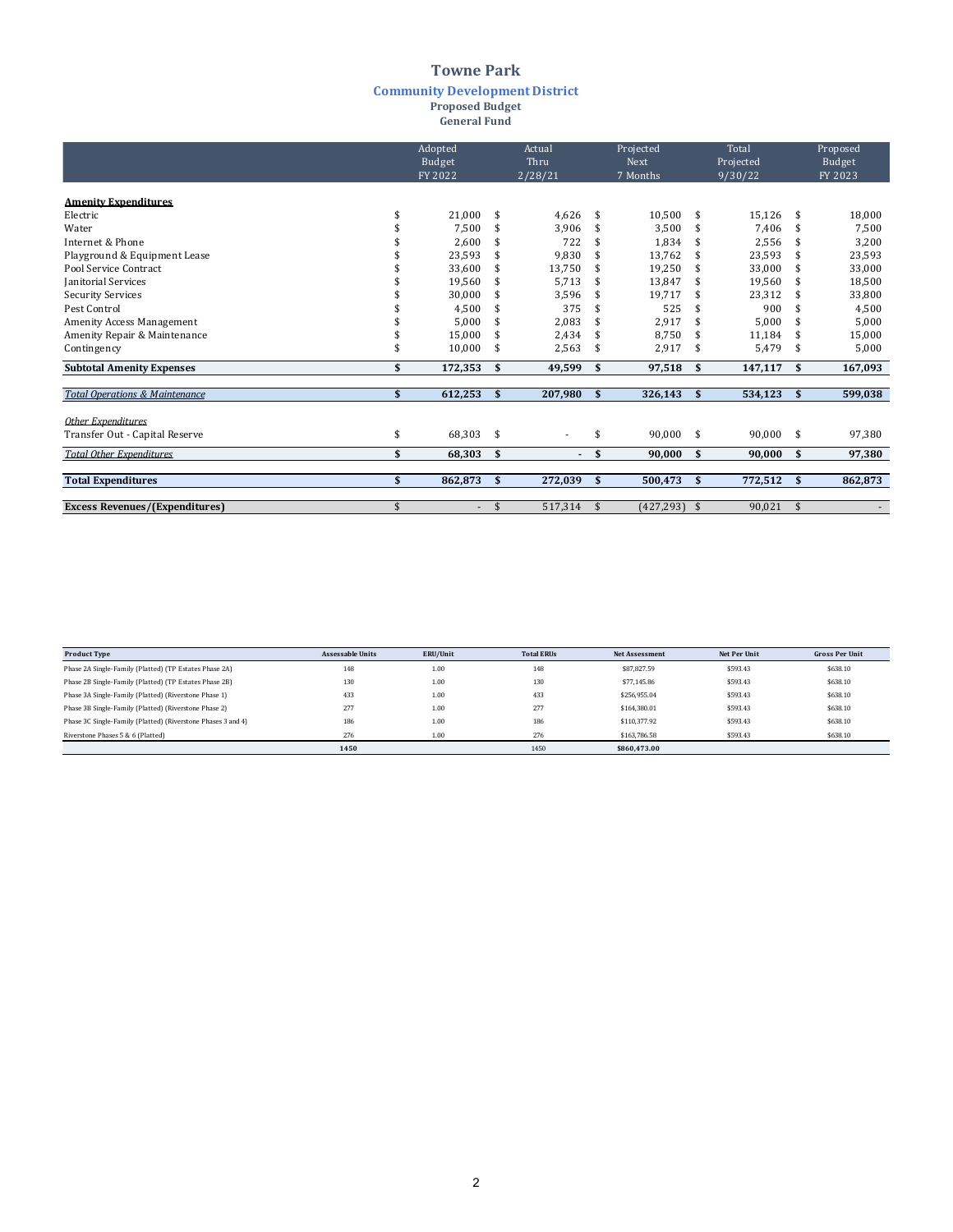#### **Revenues:**

#### *Assessments*

The District will levy a non-ad valorem assessment on all the assessable property within the District in order to pay for operating expenditures during the fiscal year.

#### *Other Income*

Represents miscellaneous funds the District may receive such as amenity rental fees.

#### **Expenditures:**

#### **General & Administrative:**

#### *Supervisor Fees*

Chapter 190, Florida Statutes, allows for each Board member to receive \$200 per meeting, not to exceed \$4,800 per year paid to each Supervisor for the time devoted to District business and meetings.

#### *Engineering Fees*

The District's engineer, Rayl Engineering, Inc., provides general engineering services to the District, e.g. attendance and preparation for monthly board meetings, review invoices and various projects as directed by the Board of Supervisors and the District Manager.

#### *Attorney*

The District's legal counsel, KE Law Group, provides general legal services to the District, e.g. attendance and preparation for meetings, preparation and review of agreements, resolutions, etc. as directed by the Board of Supervisors and the District Manager.

#### *Annual Audit*

The District is required by Florida Statutes to arrange for an independent audit of its financial records on an annual basis. The District is currently contracted with McDirmit Davis for these services.

#### *Assessment Administration*

The District has contracted with Governmental Management Services-Central Florida, LLC, to levy and administer the collection of non-ad valorem assessment on all assessable property within the District.

#### *Reamortization Schedules*

Represents the cost of having revised amortization schedules issued on the District's bonds when extraordinary redemptions are made.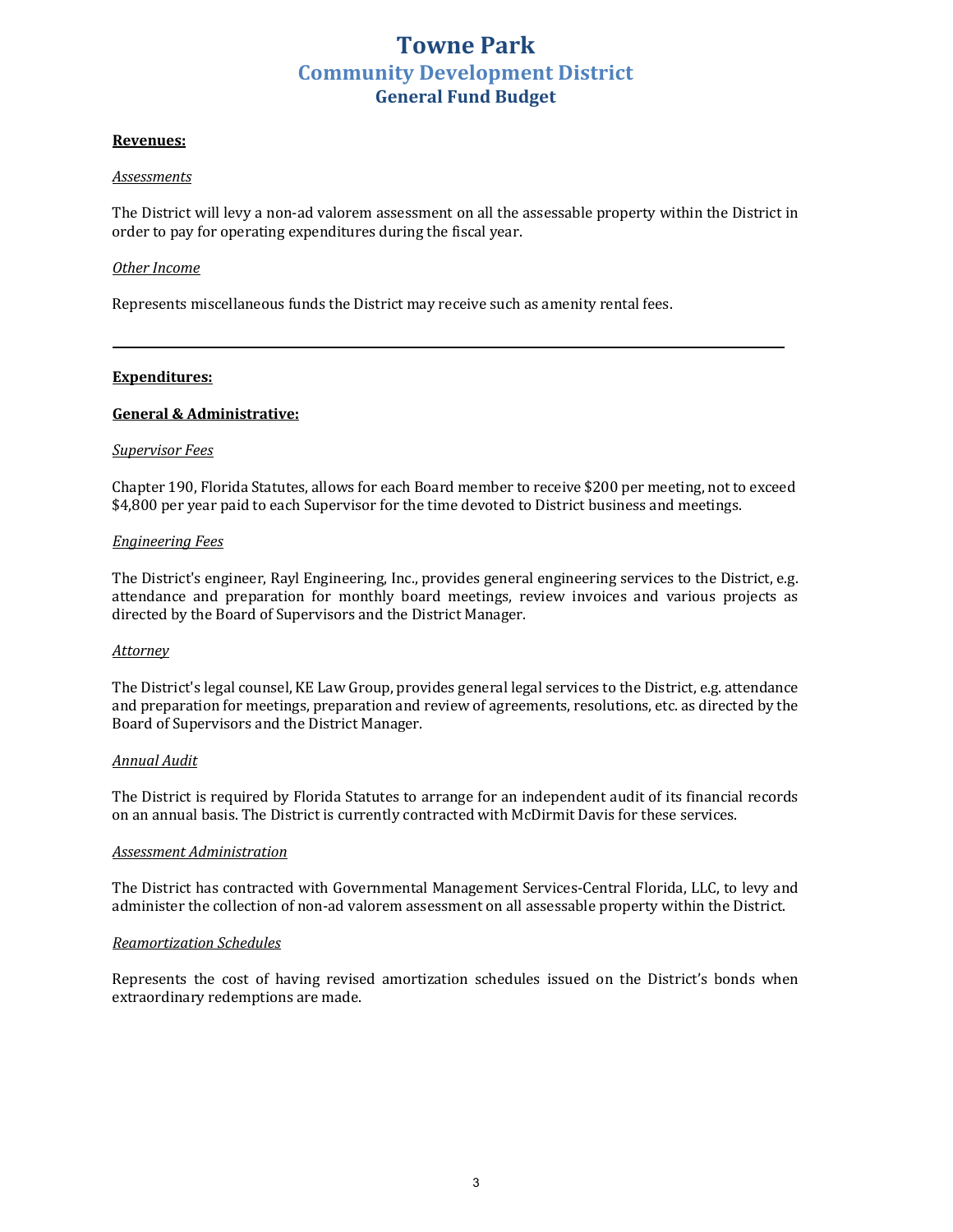#### *Dissemination*

The District is required by the Security and Exchange Commission to comply with Rule  $15c2-12(b)(5)$ which relates to additional reporting requirements for unrated bond issues. This cost is based upon the Series 2016 2A, Series 2018 2B, Series 2018 3A, Series 2019 3B, Series 2019 3C and Series 2020 3D bonds. Governmental Management Services-Central Florida, LLC, provides these services.

#### *Trustee Fees*

The District will incur trustee related costs with the issuance of its' issued bonds to USBank.

| <b>Description</b>  | <b>Annually</b> |
|---------------------|-----------------|
| Series 2016 2A      | \$3,717         |
| Series 2018 2B & 3A | \$8,027         |
| Series 2019 3B      | \$4,041         |
| Series 2019 3C      | \$4,041         |
| Series 2020 3D      | \$4,041         |
| <b>Total</b>        | \$23,867        |

#### *Management Fees*

The District receives Management, Accounting and Administrative services as part of a Management Agreement with Governmental Management Services-Central Florida, LLC. The services include but are not limited to, recording and transcription of board meetings, administrative services, budget preparation, all financial reports, annual audits, etc.

#### *Information Technology*

Represents costs related to the District's information systems, which include but are not limited to video conferencing services, cloud storage services and servers, security, accounting software, etc. Governmental Management Services-Central Florida, LLC, provides these services.

#### *Website Maintenance*

Represents the costs associated with monitoring and maintaining the District's website created in accordance with Chapter 189, Florida Statutes. These services include site performance assessments, security and firewall maintenance, updates, document uploads, hosting and domain renewals, website backups, etc. Governmental Management Services-Central Florida, LLC, provides these services.

| <b>Description</b>        | Annually |
|---------------------------|----------|
| Website Maintenance – GMS |          |
| Total                     | \$1,200  |

#### *Telephone*

Telephone and fax machine.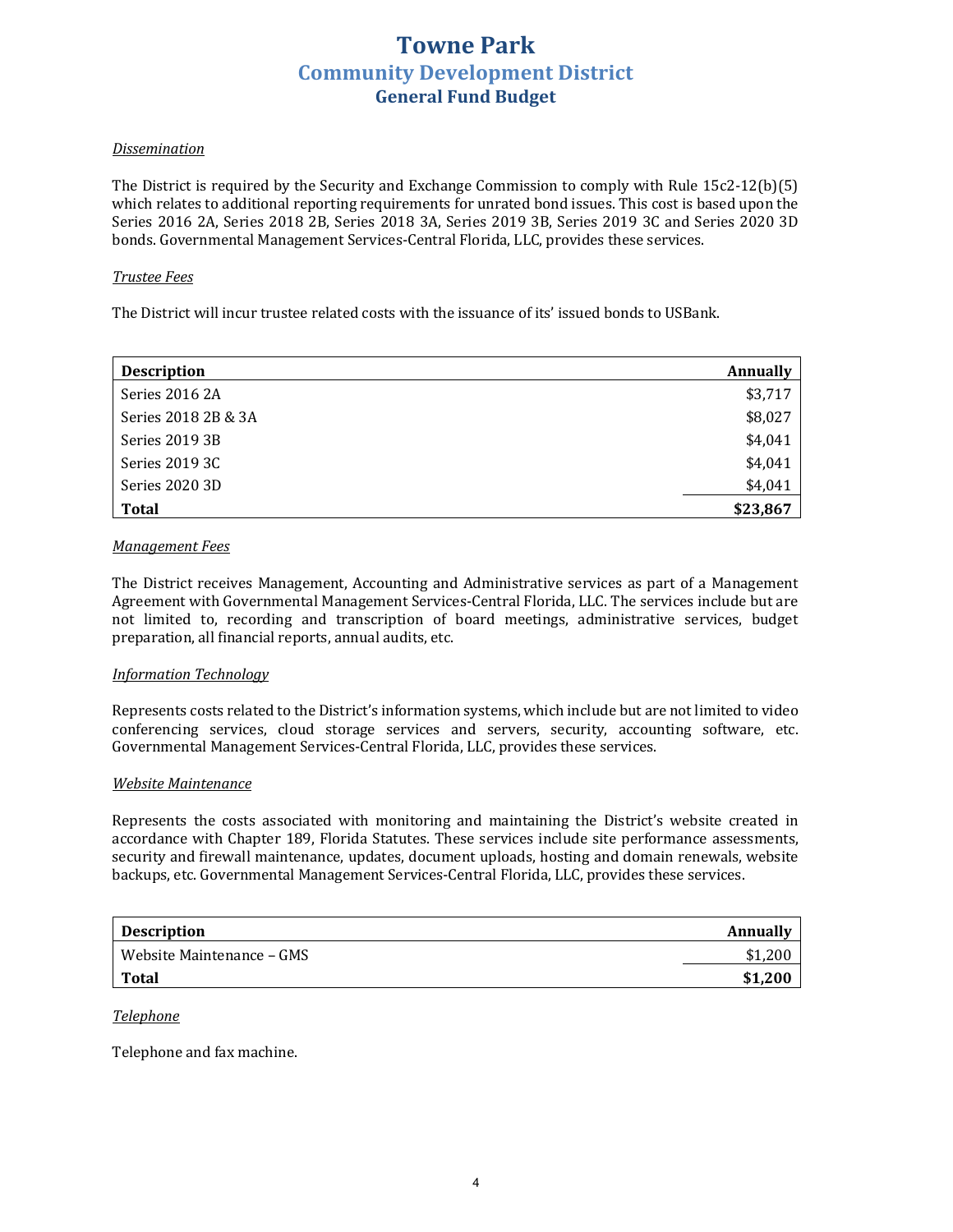#### *Copies*

The District incurs charges for mailing of Board meeting agenda packages, overnight deliveries, correspondence, etc.

#### *Insurance*

The District's general liability and public official's liability insurance coverage is provided by the Florida Insurance Alliance (FIA). FIA specializes in providing insurance coverage to governmental agencies.

#### **Printing & Binding**

Printing and Binding agenda packages for board meetings, printing of computerized checks, stationary, envelopes, etc.

#### *Legal Advertising*

The District is required to advertise various notices for monthly Board meetings, public hearings, etc. in a newspaper of general circulation.

#### *Other Current Charges*

Bank charges and any other miscellaneous expenses incurred during the year.

#### *Office Supplies*

Any supplies that may need to be purchased during the fiscal year, e.g., paper, minute books, file folders, labels, paper clips, etc.

#### *Dues, Licenses & Subscriptions*

The District is required to pay an annual fee to the Florida Department of Economic Opportunity for \$175. This is the only expense under this category for the District.

#### *Operations & Maintenance:*

#### **Field Expenditures**

#### **Property Insurance**

The District's property insurance coverage is provided by the Florida Insurance Alliance (FIA). FIA specializes in providing insurance coverage to governmental agencies.

#### *Field Management*

The District is contracted with Governmental Management Services-Central Florida, LLC for onsite field management of contracts for the District such as landscape and lake maintenance. Services include onsite inspections, meetings with contractors, monitoring of utility accounts, attend Board meetings and receive and respond to property owner phone calls and emails.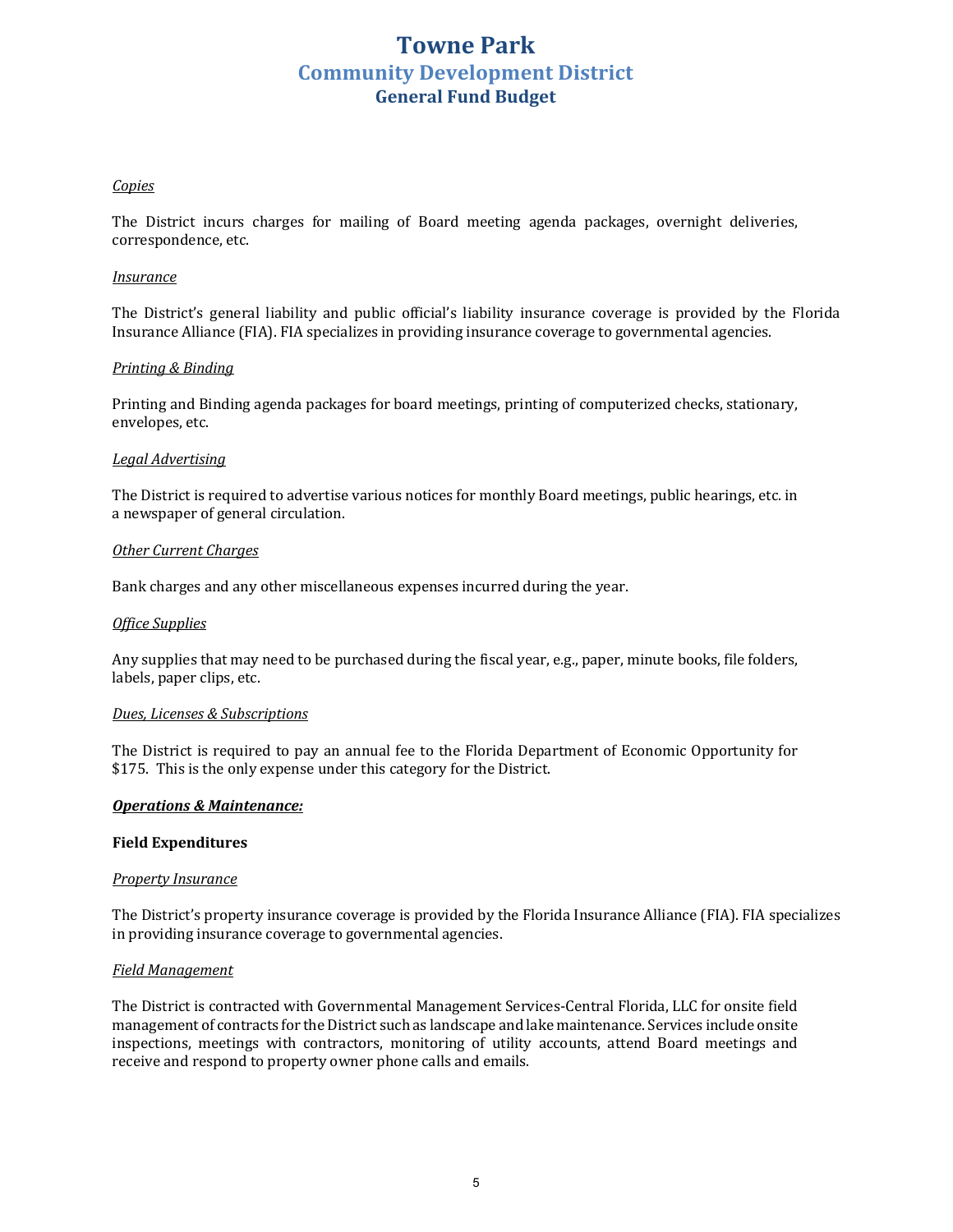#### *Landscape Maintenance*

The District has contracts with Prince & Sons, Inc. to provide landscaping services throughout the District. These services include mowing, edging, trimming, cleanup, detailing and pruning as well as maintenance of the irrigation systems.

| <b>Description</b> | <b>Monthly</b> | Annually  |
|--------------------|----------------|-----------|
| Maintenance        | \$19,053.33    | \$228,640 |
| Mulch              |                | \$29,025  |
| Annuals            |                | \$6,000   |
| Total              |                | \$263,665 |

#### *Landscape Enhancements/Replacement*

Represents the estimated cost of replacing landscaping within the common areas of the District.

#### *Pond Maintenance*

The District has contracted with The Lake Doctors for the care and maintenance of its ponds which includes shoreline grass, brush and vegetation control.

| <b>Description</b>     | Monthly | Annually |
|------------------------|---------|----------|
| Maintenance – 16 Ponds | \$2.681 | \$32.172 |
| <b>Total</b>           |         | \$32.172 |

#### *Electric*

Represents current and estimated electric charges of common areas throughout the District.

#### *Streetlights*

Represents the cost to maintain streetlights currently in place within the District Boundaries.

#### *Water & Sewer*

Represents current and estimated costs for water and refuse services provided for common areas throughout the District.

#### *Irrigation Repairs*

Represents the cost of maintaining and repairing the irrigation system. This includes the sprinklers, and irrigation wells.

#### *General Repairs & Maintenance*

Represents estimated costs for general repairs and maintenance of the District's common areas. These can include pressure washing, and repairs to fences, monuments, lighting, and other assets.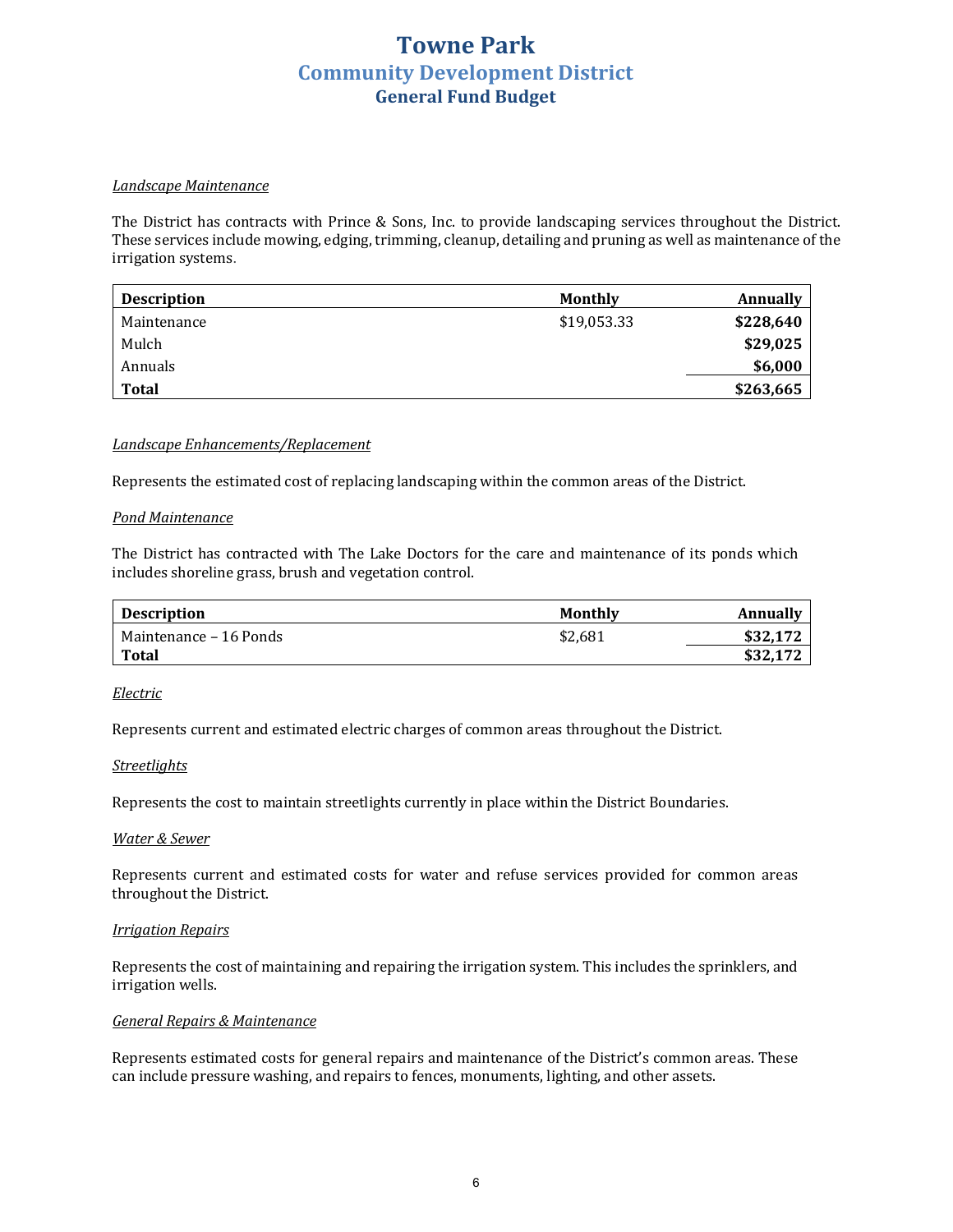#### *Contingency*

Represents funds allocated to expenses that the District could incur throughout the fiscal year that do not fit into any field category.

#### **Amenity Expenditures**

#### *Amenity - Electric*

Represents estimated electric charges for the District's amenity facilities.

#### *Amenity – Water*

Represents estimated water charges for the District's amenity facilities.

#### **Internet** & Phone

Internet service will be added for use at the Amenity Center.

#### **Playground & Equipment Lease**

The District has entered into a leasing agreement with Navitas Inc. and WHFS, LLC, for playground  $&$ equipment installed in the community.

#### *Pool Service Contract*

Resort Pool Services has been contracted to provide regular cleaning and treatments of the District's two pools.

| <b>Description</b>         | Monthly | Annually |
|----------------------------|---------|----------|
| Playground Lease - Navitas | \$1.687 | \$20.250 |
| Playground Lease – WHFS    | \$278   | \$3,343  |
| Total                      |         | \$23,593 |

#### *Janitorial Services*

Represents the costs to provide janitorial services for the District's amenity facilities. These services are provided by E & A Cleaning, Inc., at a per clean rate for each amenity facility.

| <b>Description</b>            | Monthly | Annually |
|-------------------------------|---------|----------|
| Pool Maintenance – Amenity #1 | \$1.300 | \$15,600 |
| Pool Maintenance – Amenity #2 | \$1.450 | \$17,400 |
| Total                         |         | \$33,000 |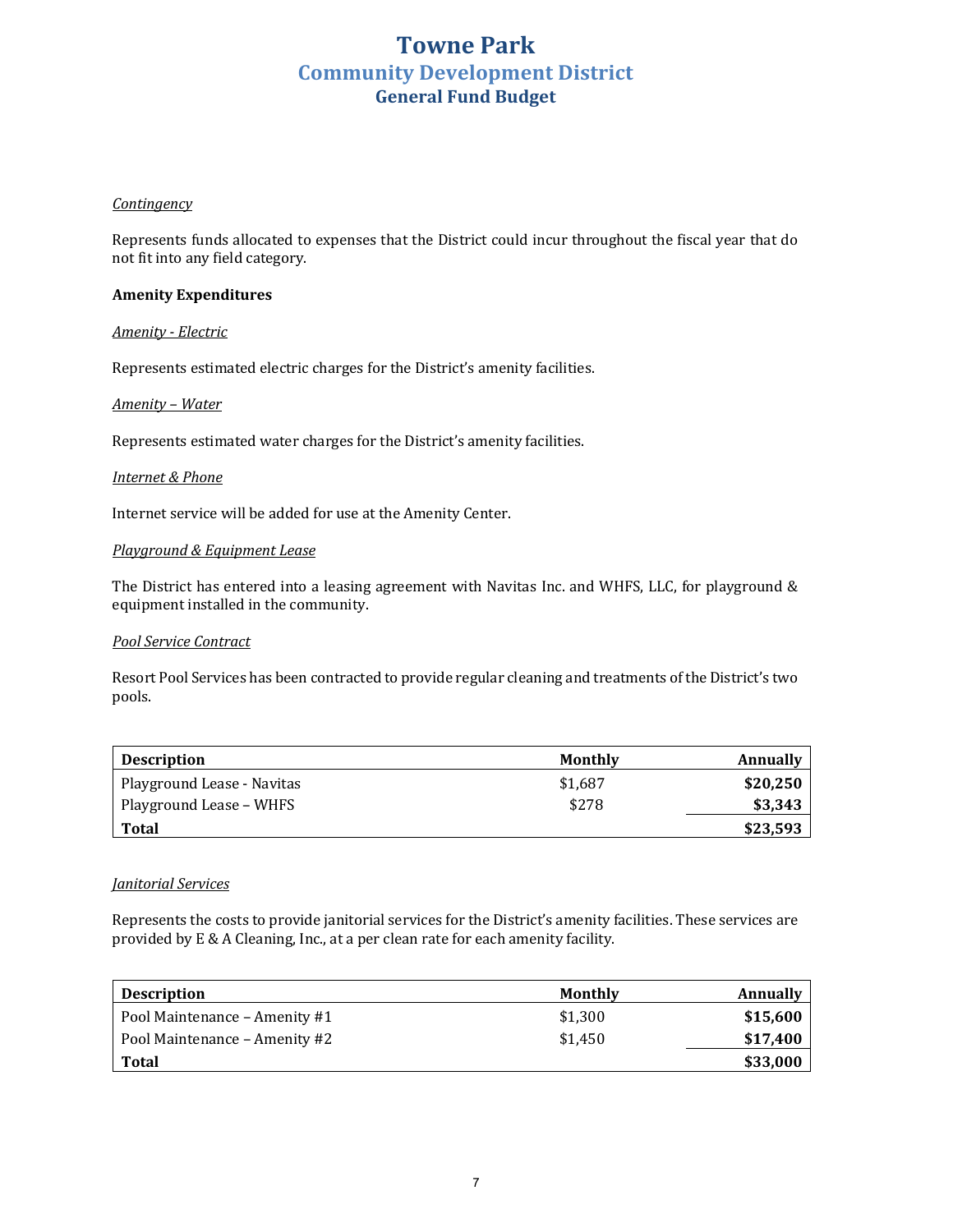#### *Security Services*

Represents the estimated cost of contracting a monthly security service for the District's amenity facilities.

#### *Pest Control*

The District is contracted with Floralawn for pest control treatments to its amenity facilities.

#### *Amenity Access Management*

Represents the cost of managing access to the District's amenity facilities.

#### *Amenity Repairs & Maintenance*

Represents estimated costs for repairs and maintenance of the District's amenity facilities and equipment. 

#### *Contingency*

Represents funds allocated to expenses that the District could incur throughout the fiscal year that do not fit into any amenity category.

#### **Other Expenditures:**

#### *Transfer Out – Capital Reserves*

Funds collected and reserved for the replacement of and/or purchase of new capital improvements throughout the District.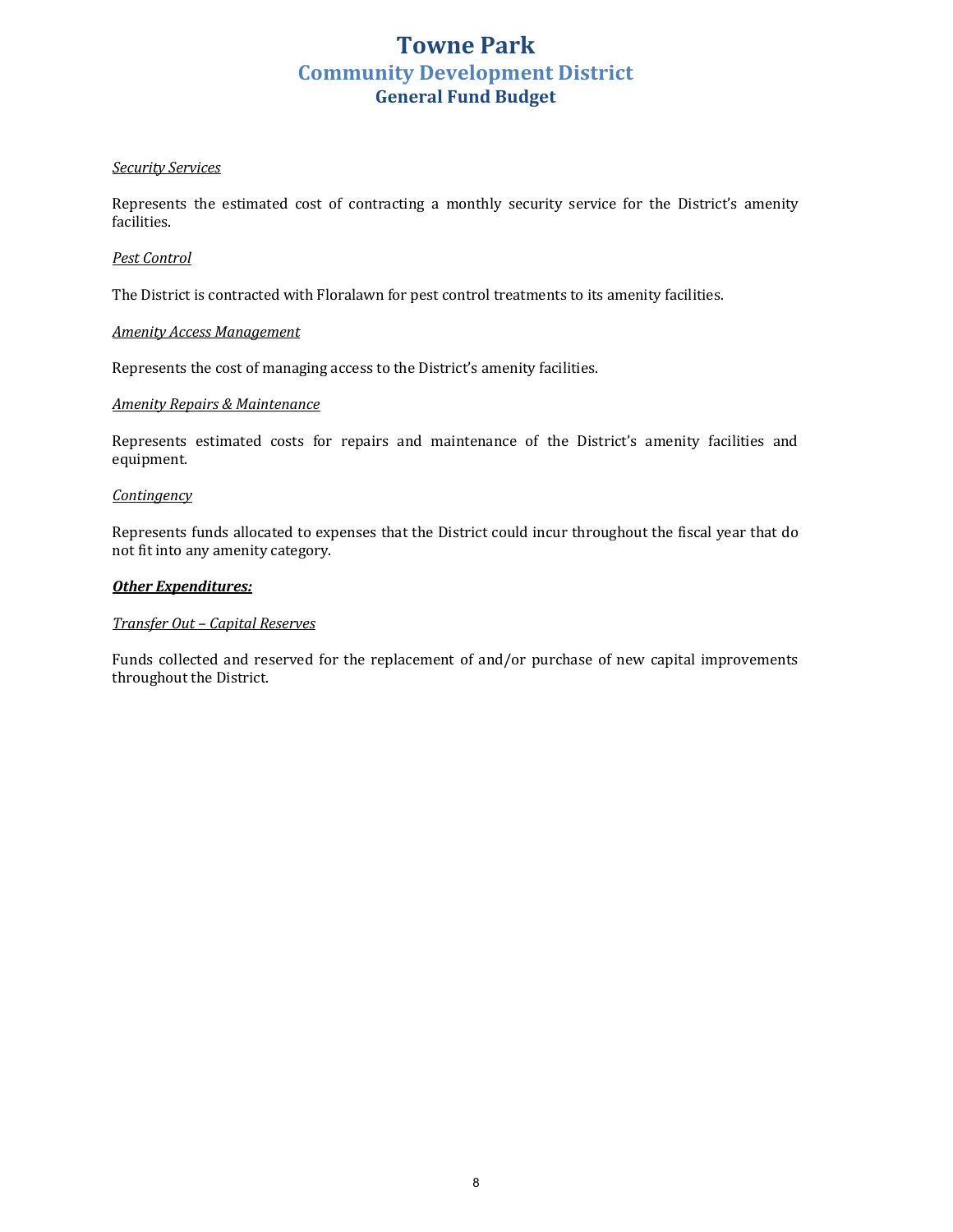### **Towne Park Community Development District Proposed Budget Series 2016 2A Debt Service Fund**

|                                       | Adopted<br>Budget<br>FY 2022 | <b>Actuals</b><br>Thru<br>2/28/21 |     | Projected<br><b>Next</b><br>7 Months | Total<br>Projected<br>9/30/22 |    | Proposed<br>Budget<br>FY 2023 |
|---------------------------------------|------------------------------|-----------------------------------|-----|--------------------------------------|-------------------------------|----|-------------------------------|
| <b>Revenues</b>                       |                              |                                   |     |                                      |                               |    |                               |
| Assessments                           | \$<br>111,715                | \$<br>102,304                     |     | 9,411                                | \$<br>111,715                 | -S | 111,715                       |
| Interest                              |                              | 4                                 | \$  |                                      | 4                             | \$ |                               |
| Carry Forward Surplus                 | \$<br>84,530                 | \$<br>85,556                      | \$  | $\overline{\phantom{a}}$             | 85,556                        | \$ | 85,756                        |
| <b>Total Revenues</b>                 | \$<br>196,245                | \$<br>187,864                     | \$  | 9,411                                | \$<br>197,275                 | \$ | 197,471                       |
| <b>Expenditures</b>                   |                              |                                   |     |                                      |                               |    |                               |
| Interest - $11/1$                     | \$<br>41,144                 | \$<br>41,144                      | \$. |                                      | 41,144                        | \$ | 40,375                        |
| Principal - 11/1                      | 25,000                       | \$<br>25,000                      | \$  |                                      | 25,000                        | \$ | 30,000                        |
| Special Call - 11/1                   |                              | 5,000                             | \$  |                                      | 5,000                         | \$ | ۰                             |
| Interest $-5/1$                       | \$<br>40,519                 | \$                                | \$  | 40,375                               | \$<br>40,375                  | \$ | 39,625                        |
| <b>Total Expenditures</b>             | \$<br>106,663                | \$<br>71,144                      | \$  | 40,375                               | \$<br>111,519                 | \$ | 110,000                       |
| <b>Excess Revenues/(Expenditures)</b> | \$<br>89,582                 | \$<br>116,720                     | \$  | (30, 964)                            | \$<br>85,756                  | \$ | 87,471                        |

Interest - 11/1/23 \$39,625 Principal - 11/1/23 \$30,000

\$69,625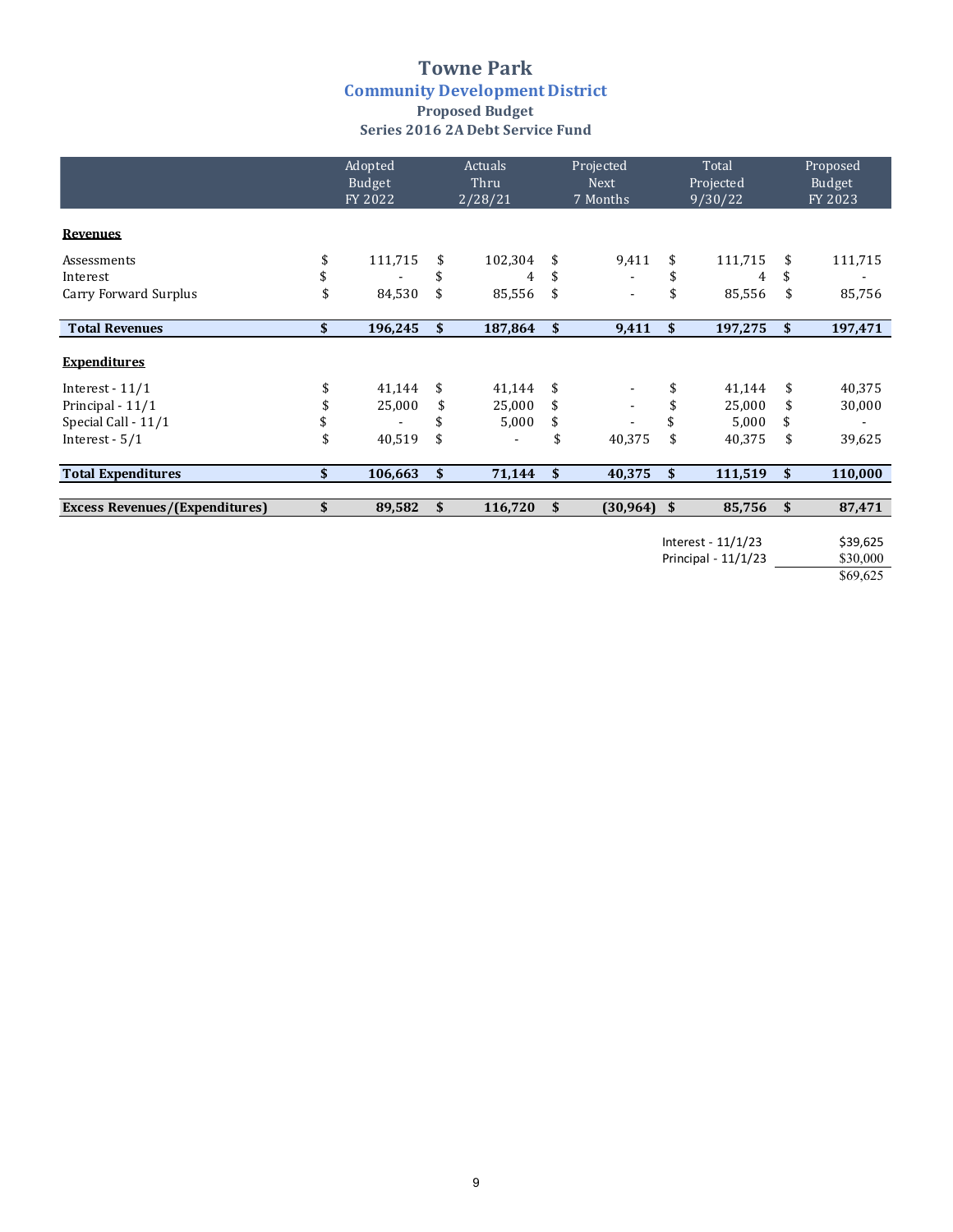**Community Development District<br>Series 2016 Special Assessment Bonds** 

| Date     | Balance            | Prinicpal       | Interest        |                   | Total      |
|----------|--------------------|-----------------|-----------------|-------------------|------------|
|          |                    |                 |                 |                   |            |
| 11/01/22 | \$<br>1,435,000.00 | \$<br>30,000.00 | \$<br>40,375.00 | $\boldsymbol{\$}$ | 110,750.00 |
| 05/01/23 | \$<br>1,405,000.00 | \$              | \$<br>39,625.00 |                   |            |
| 11/01/23 | \$<br>1,405,000.00 | \$<br>30,000.00 | \$<br>39,625.00 | \$                | 109,250.00 |
| 05/01/24 | \$<br>1,375,000.00 | \$              | \$<br>38,875.00 |                   |            |
| 11/01/24 | \$<br>1,375,000.00 | \$<br>30,000.00 | \$<br>38,875.00 | \$                | 107,750.00 |
| 05/01/25 | \$<br>1,345,000.00 | \$              | \$<br>38,125.00 |                   |            |
| 11/01/25 | \$<br>1,345,000.00 | \$<br>35,000.00 | \$<br>38,125.00 | \$                | 111,250.00 |
| 05/01/26 | \$<br>1,310,000.00 | \$              | \$<br>37,250.00 |                   |            |
| 11/01/26 | \$<br>1,310,000.00 | \$<br>35,000.00 | \$<br>37,250.00 | \$                | 109,500.00 |
| 05/01/27 | \$<br>1,275,000.00 | \$              | \$<br>36,375.00 |                   |            |
| 11/01/27 | \$<br>1,275,000.00 | \$<br>35,000.00 | \$<br>36,375.00 | \$                | 107,750.00 |
| 05/01/28 | \$<br>1,240,000.00 | \$              | \$<br>35,500.00 |                   |            |
| 11/01/28 | \$<br>1,240,000.00 | \$<br>40,000.00 | \$<br>35,500.00 | \$                | 111,000.00 |
| 05/01/29 | \$<br>1,200,000.00 | \$              | \$<br>34,500.00 |                   |            |
| 11/01/29 | \$<br>1,200,000.00 | \$<br>40,000.00 | \$<br>34,500.00 | \$                | 109,000.00 |
| 05/01/30 | \$<br>1,160,000.00 | \$              | \$<br>33,350.00 |                   |            |
| 11/01/30 | \$<br>1,160,000.00 | \$<br>40,000.00 | \$<br>33,350.00 | \$                | 106,700.00 |
| 05/01/31 | \$<br>1,120,000.00 | \$              | \$<br>32,200.00 |                   |            |
| 11/01/31 | \$<br>1,120,000.00 | \$<br>45,000.00 | \$<br>32,200.00 | \$                | 109,400.00 |
| 05/01/32 | \$<br>1,075,000.00 | \$              | \$<br>30,906.25 |                   |            |
| 11/01/32 | \$<br>1,075,000.00 | \$<br>45,000.00 | \$<br>30,906.25 | \$                | 106,812.50 |
| 05/01/33 | \$<br>1,030,000.00 | \$              | \$<br>29,612.50 |                   |            |
| 11/01/33 | \$<br>1,030,000.00 | \$<br>50,000.00 | \$<br>29,612.50 | \$                | 109,225.00 |
| 05/01/34 | \$<br>980,000.00   | \$              | \$<br>28,175.00 |                   |            |
| 11/01/34 | \$<br>980,000.00   | \$<br>55,000.00 | \$<br>28,175.00 | \$                | 111,350.00 |
| 05/01/35 | \$<br>925,000.00   | \$              | \$<br>26,593.75 |                   |            |
| 11/01/35 | \$<br>925,000.00   | \$<br>55,000.00 | \$<br>26,593.75 | \$                | 108,187.50 |
| 05/01/36 | \$<br>870,000.00   | \$              | \$<br>25,012.50 |                   |            |
| 11/01/36 | \$<br>870,000.00   | \$<br>60,000.00 | \$<br>25,012.50 | \$                | 110,025.00 |
| 05/01/37 | \$<br>810,000.00   | \$              | \$<br>23,287.50 |                   |            |
| 11/01/37 | \$<br>810,000.00   | \$<br>60,000.00 | \$<br>23,287.50 | \$                | 106,575.00 |
| 05/01/38 | \$<br>750,000.00   | \$              | \$<br>21,562.50 |                   |            |
| 11/01/38 | \$<br>750,000.00   | \$<br>65,000.00 | \$<br>21,562.50 | \$                | 108,125.00 |
| 05/01/39 | \$<br>685,000.00   | \$              | \$<br>19,693.75 |                   |            |
| 11/01/39 | \$<br>685,000.00   | \$<br>70,000.00 | \$<br>19,693.75 | \$                | 109,387.50 |
| 05/01/40 | \$<br>615,000.00   | \$              | \$<br>17,681.25 |                   |            |
| 11/01/40 | \$<br>615,000.00   | \$<br>75,000.00 | \$<br>17,681.25 | \$                | 110,362.50 |
| 05/01/41 | \$<br>540,000.00   | \$              | \$<br>15,525.00 |                   |            |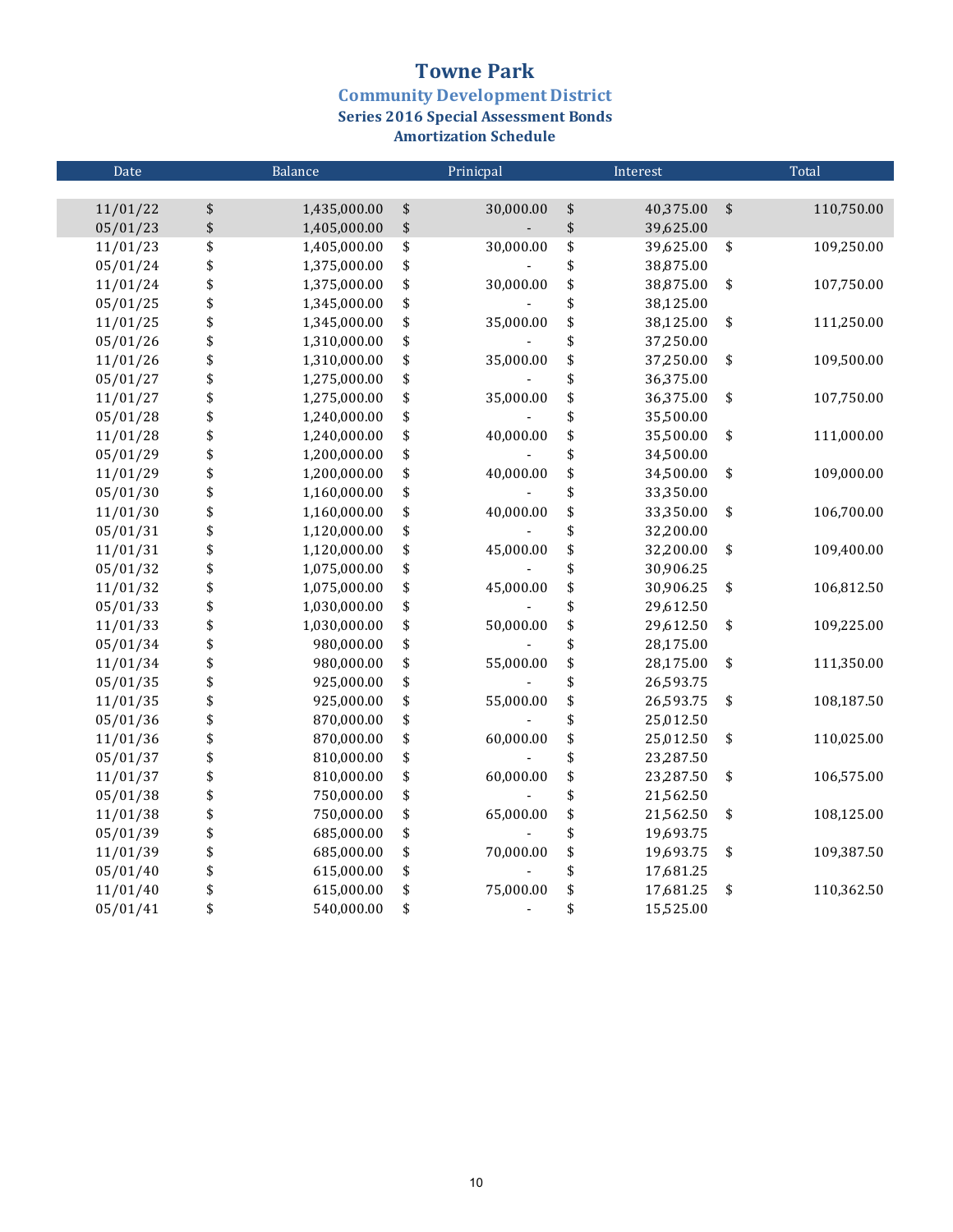**Community Development District<br>Series 2016 Special Assessment Bonds** 

| Date     | <b>Balance</b>   | Prinicpal                      | Interest           |      | Total        |
|----------|------------------|--------------------------------|--------------------|------|--------------|
|          |                  | \$<br>80.000.00                |                    | \$   |              |
| 11/01/41 | \$<br>540,000.00 |                                | \$<br>15,525.00    |      | 111,050.00   |
| 05/01/42 | \$<br>460,000.00 | \$<br>$\overline{\phantom{a}}$ | \$<br>13,225.00    |      |              |
| 11/01/42 | \$<br>460.000.00 | \$<br>85.000.00                | \$<br>13,225.00    | \$   | 111,450.00   |
| 05/01/43 | \$<br>375,000.00 | \$                             | \$<br>10,781.25    |      |              |
| 11/01/43 | 375,000.00       | \$<br>85.000.00                | \$<br>10.781.25    | - \$ | 106.562.50   |
| 05/01/44 | \$<br>290.000.00 | \$                             | \$<br>8.337.50     |      |              |
| 11/01/44 | \$<br>290,000.00 | \$<br>90,000.00                | \$<br>8,337.50     | -\$  | 106,675.00   |
| 05/01/45 | \$<br>200.000.00 | \$                             | 5.750.00           |      |              |
| 11/01/45 | \$<br>200.000.00 | \$<br>95.000.00                | \$<br>5.750.00     | \$   | 106.500.00   |
| 05/01/46 | \$<br>105,000.00 | \$                             | \$<br>3,018.75     |      |              |
| 11/01/46 | \$<br>105.000.00 | \$<br>105,000.00               | \$<br>3,018.75     | - \$ | 111,037.50   |
|          |                  | 1,435,000.00                   | \$<br>1,250,300.00 | \$   | 2,725,675.00 |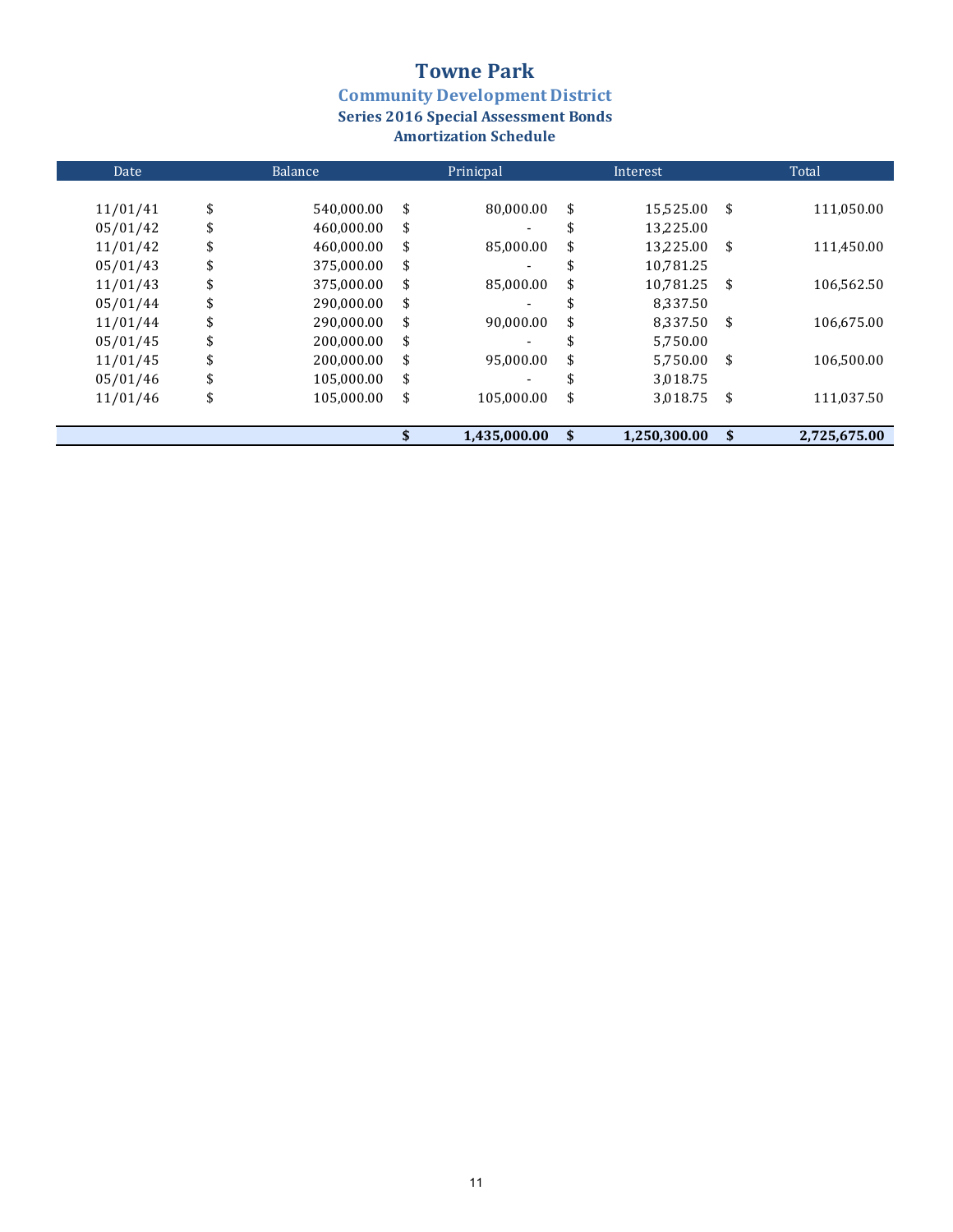### **Towne Park Community Development District Proposed Budget Series 2018 2B Debt Service Fund**

|                                       | Adopted<br>Budget<br>FY 2022 | Actuals<br>Thru<br>2/28/21     |    | Projected<br><b>Next</b><br>7 Months | Total<br>Projected<br>9/30/22 |    | Proposed<br>Budget<br>FY 2023 |
|---------------------------------------|------------------------------|--------------------------------|----|--------------------------------------|-------------------------------|----|-------------------------------|
| <b>Revenues</b>                       |                              |                                |    |                                      |                               |    |                               |
| Assessments                           | \$<br>130,304                | \$<br>119,327                  | S  | 10,976                               | \$<br>130,304                 | \$ | 130,304                       |
| Interest                              |                              | 3                              |    |                                      | 3                             | \$ |                               |
| Carry Forward Surplus                 | \$<br>61,580                 | \$<br>63,601                   | \$ | $\blacksquare$                       | 63,601                        | \$ | 72,001                        |
| <b>Total Revenues</b>                 | \$<br>191,883                | \$<br>182,931                  | \$ | 10,976                               | \$<br>193,908                 | \$ | 202,305                       |
| <b>Expenditures</b>                   |                              |                                |    |                                      |                               |    |                               |
| Interest $-11/1$                      | \$<br>46,022                 | \$<br>46,022                   | \$ |                                      | 46,022                        | \$ | 45,384                        |
| Special Call - 11/1                   |                              | \$<br>5,000                    |    |                                      | 5,000                         | \$ |                               |
| Interest $-5/1$                       | 46,022                       | \$                             |    | 45,884                               | 45,884                        | \$ | 45,384                        |
| Principal - 5/1                       | \$<br>25,000                 | \$<br>$\overline{\phantom{a}}$ | \$ | 25,000                               | \$<br>25,000                  | \$ | 30,000                        |
| <b>Total Expenditures</b>             | \$<br>117,044                | \$<br>51,022                   | \$ | 70,884                               | \$<br>121,906                 | \$ | 120,769                       |
| <b>Excess Revenues/(Expenditures)</b> | \$<br>74,839                 | \$<br>131,909                  | \$ | (59,908)                             | \$<br>72,001                  | \$ | 81,536                        |

Interest - 11/1/23 \$44,784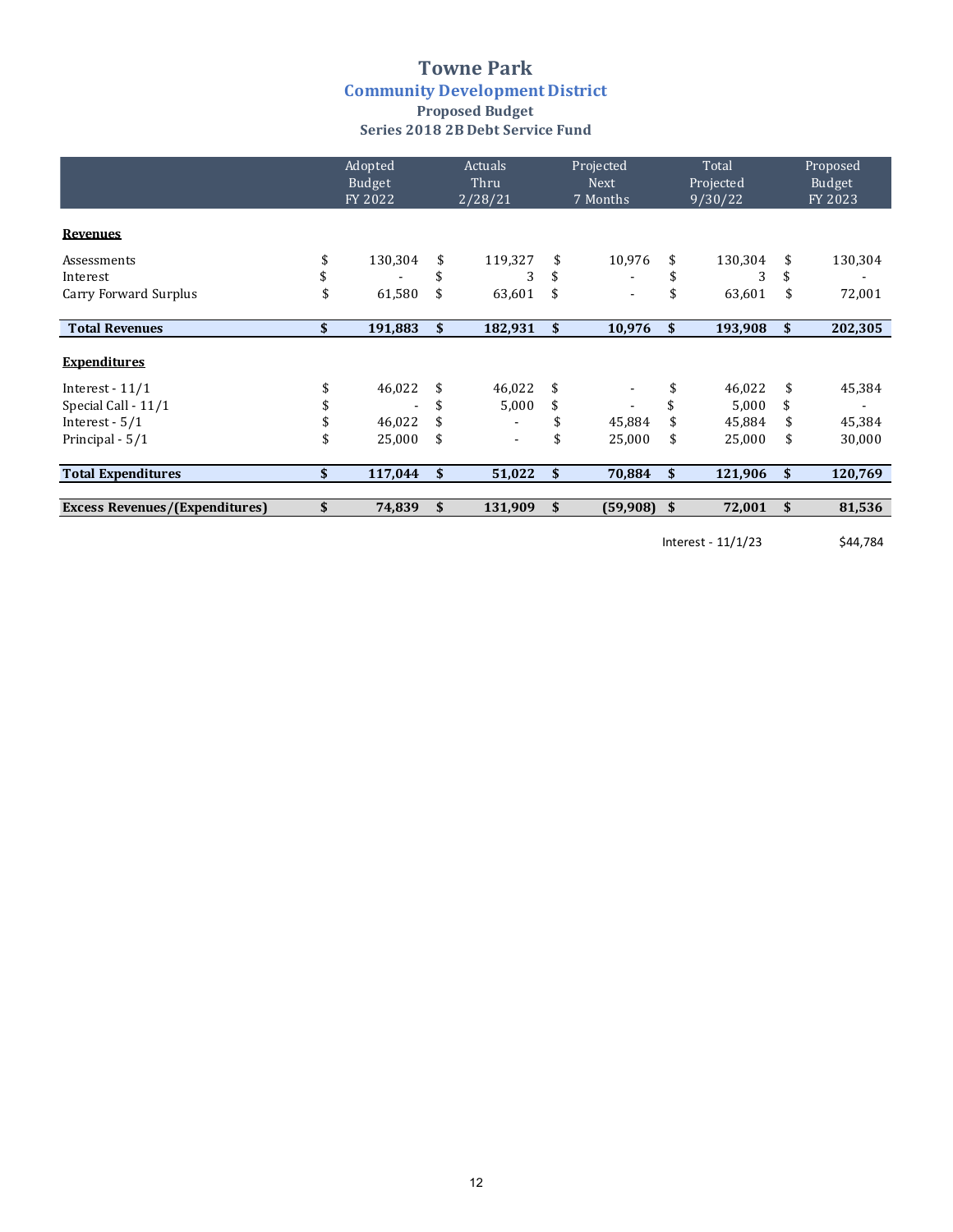**Community Development District** 

**Series 2018 Special Assessment Bonds 2B** 

| Date     |                   | Balance      | Prinicpal       | Interest        |                   | Total      |
|----------|-------------------|--------------|-----------------|-----------------|-------------------|------------|
|          |                   |              |                 |                 |                   |            |
| 11/01/22 | \$                | 1,685,000.00 | \$              | \$<br>45,384.38 | \$                | 116,268.75 |
| 05/01/23 | $\boldsymbol{\$}$ | 1,685,000.00 | \$<br>30,000.00 | \$<br>45,384.38 | $\boldsymbol{\$}$ |            |
| 11/01/23 |                   | 1,655,000.00 | \$              | \$<br>44,784.38 | \$                | 120,168.75 |
| 05/01/24 | \$\$\$\$\$\$      | 1,655,000.00 | \$<br>30,000.00 | \$<br>44,784.38 | \$                |            |
| 11/01/24 |                   | 1,625,000.00 | \$              | \$<br>44,034.38 | \$                | 118,818.75 |
| 05/01/25 |                   | 1,625,000.00 | \$<br>30,000.00 | \$<br>44,034.38 | \$                |            |
| 11/01/25 |                   | 1,595,000.00 | \$              | \$<br>43,284.38 | \$                | 117,318.75 |
| 05/01/26 |                   | 1,595,000.00 | \$<br>35,000.00 | \$<br>43,284.38 | \$                |            |
| 11/01/26 | \$                | 1,560,000.00 | \$              | \$<br>42,409.38 | \$                | 120,693.75 |
| 05/01/27 | \$                | 1,560,000.00 | \$<br>35,000.00 | \$<br>42,409.38 | \$                |            |
| 11/01/27 | \$                | 1,525,000.00 | \$              | \$<br>41,534.38 | \$                | 118,943.75 |
| 05/01/28 | \$                | 1,525,000.00 | \$<br>35,000.00 | \$<br>41,534.38 | \$                |            |
| 11/01/28 | \$                | 1,490,000.00 | \$              | \$<br>40,659.38 | \$                | 117,193.75 |
| 05/01/29 | \$                | 1,490,000.00 | \$<br>40,000.00 | \$<br>40,659.38 | \$                |            |
| 11/01/29 | \$                | 1,450,000.00 | \$              | \$<br>39,584.38 | \$                | 120,243.75 |
| 05/01/30 | \$                | 1,450,000.00 | \$<br>40,000.00 | \$<br>39,584.38 | \$                |            |
| 11/01/30 | \$                | 1,410,000.00 | \$              | \$<br>38,509.38 | \$                | 118,093.75 |
| 05/01/31 | \$                | 1,410,000.00 | \$<br>45,000.00 | \$<br>38,509.38 | \$                |            |
| 11/01/31 | \$                | 1,365,000.00 | \$              | \$<br>37,300.00 | \$                | 120,809.38 |
| 05/01/32 | \$                | 1,365,000.00 | \$<br>45,000.00 | \$<br>37,300.00 | \$                |            |
| 11/01/32 | \$                | 1,320,000.00 | \$              | \$<br>36,090.63 | \$                | 118,390.63 |
| 05/01/33 | \$                | 1,320,000.00 | \$<br>50,000.00 | \$<br>36,090.63 | \$                |            |
| 11/01/33 | \$                | 1,270,000.00 | \$              | \$<br>34,746.88 | \$                | 120,837.50 |
| 05/01/34 | \$                | 1,270,000.00 | \$<br>50,000.00 | \$<br>34,746.88 | \$                |            |
| 11/01/34 | \$                | 1,220,000.00 | \$              | \$<br>33,403.13 | \$                | 118,150.00 |
| 05/01/35 | \$                | 1,220,000.00 | \$<br>55,000.00 | \$<br>33,403.13 | \$                |            |
| 11/01/35 | \$                | 1,165,000.00 | \$              | \$<br>31,925.00 | \$                | 120,328.13 |
| 05/01/36 | \$                | 1,165,000.00 | \$<br>55,000.00 | \$<br>31,925.00 | \$                |            |
| 11/01/36 | \$                | 1,110,000.00 | \$              | \$<br>30,446.88 | \$                | 117,371.88 |
| 05/01/37 | \$                | 1,110,000.00 | \$<br>60,000.00 | \$<br>30,446.88 | \$                |            |
| 11/01/37 | \$                | 1,050,000.00 | \$              | \$<br>28,834.38 | \$                | 119,281.25 |
| 05/01/38 | \$                | 1,050,000.00 | \$<br>65,000.00 | \$<br>28,834.38 | \$                |            |
| 11/01/38 | \$                | 985,000.00   | \$              | \$<br>27,087.50 | \$                | 120,921.88 |
| 05/01/39 | \$                | 985,000.00   | \$<br>65,000.00 | \$<br>27,087.50 | \$                |            |
| 11/01/39 | \$                | 920,000.00   |                 | 25,300.00       | \$                | 117,387.50 |
| 05/01/40 | \$                | 920,000.00   | \$<br>70,000.00 | \$<br>25,300.00 | \$                |            |
| 11/01/40 | \$                | 850,000.00   | \$              | \$<br>23,375.00 | \$                | 118,675.00 |
| 05/01/41 | \$                | 850,000.00   | \$<br>75,000.00 | \$<br>23,375.00 | \$                |            |
| 11/01/41 | \$                | 775,000.00   | \$              | \$<br>21,312.50 | \$                | 119,687.50 |
| 05/01/42 | \$                | 775,000.00   | \$<br>80,000.00 | \$<br>21,312.50 | \$                |            |
| 11/01/42 | \$                | 695,000.00   | \$              | \$<br>19,112.50 | \$                | 120,425.00 |
| 05/01/43 | \$                | 695,000.00   | \$<br>85,000.00 | \$<br>19,112.50 | \$                |            |
| 11/01/43 | \$                | 610,000.00   | \$              | \$<br>16,775.00 | \$                | 120,887.50 |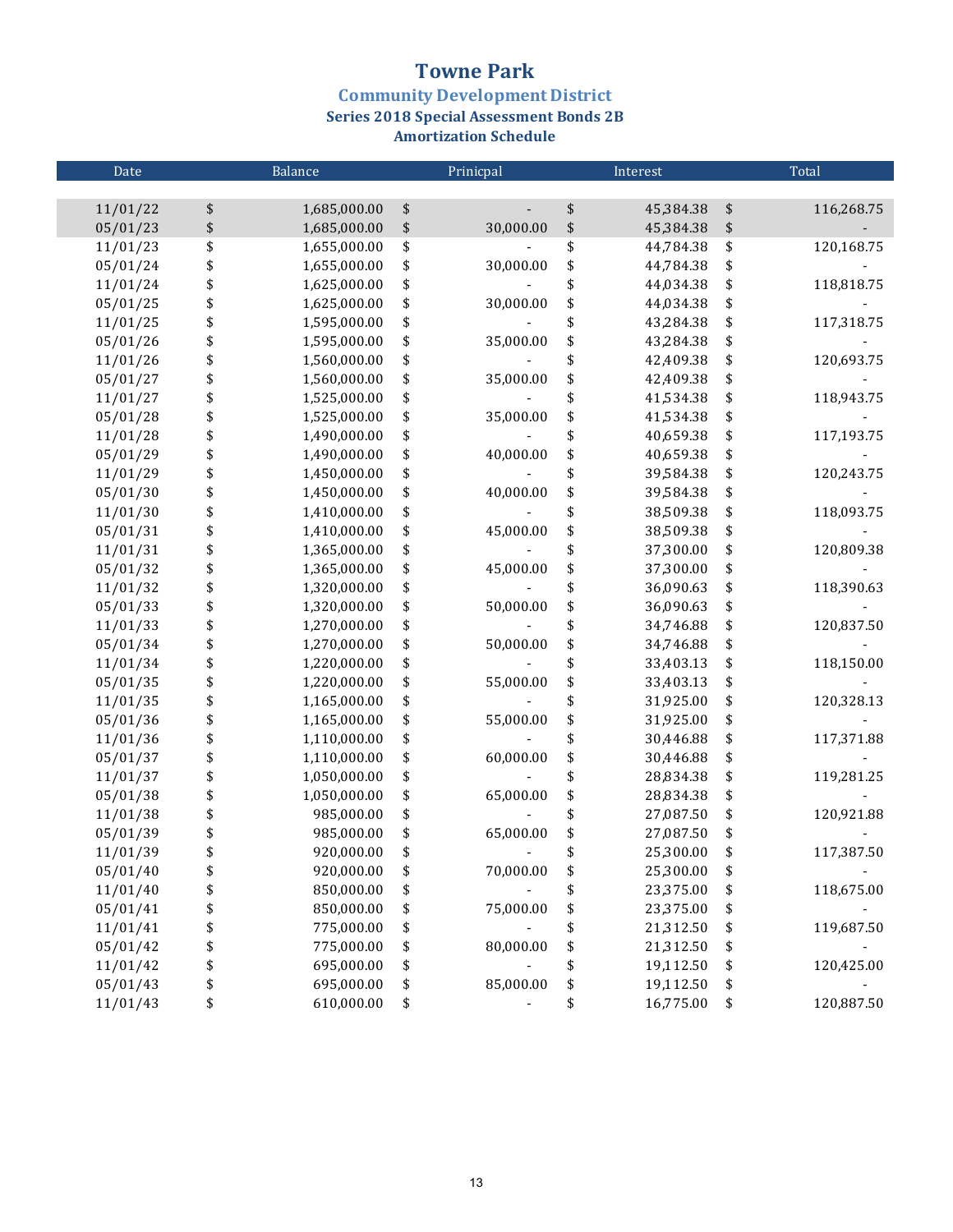**Community Development District<br>Series 2018 Special Assessment Bonds 2B** 

| Date     |    | Balance    | Prinicpal                      |    | Interest     | Total              |
|----------|----|------------|--------------------------------|----|--------------|--------------------|
| 05/01/44 | \$ | 610,000.00 | \$<br>90,000.00                | \$ | 16,775.00    | \$                 |
| 11/01/44 | \$ | 520,000.00 | \$<br>$\overline{\phantom{0}}$ | \$ | 14,300.00    | \$<br>121,075.00   |
| 05/01/45 |    | 520,000.00 | \$<br>90,000.00                | \$ | 14,300.00    | \$                 |
| 11/01/45 | S  | 430,000.00 | \$<br>$\overline{\phantom{a}}$ | S  | 11,825.00    | \$<br>116,125.00   |
| 05/01/46 |    | 430,000.00 | \$<br>100.000.00               | \$ | 11,825.00    | \$                 |
| 11/01/46 | \$ | 330,000.00 | \$                             |    | 9,075.00     | \$<br>120,900.00   |
| 05/01/47 |    | 330,000.00 | \$<br>105,000.00               | \$ | 9,075.00     | \$                 |
| 11/01/47 |    | 225.000.00 | \$                             |    | 6.187.50     | \$<br>120,262.50   |
| 05/01/48 | \$ | 225,000.00 | \$<br>110,000.00               | \$ | 6,187.50     | \$                 |
| 11/01/48 |    | 115,000.00 | \$                             |    | 3,162.50     | \$<br>119,350.00   |
| 05/01/49 | S  | 115,000.00 | \$<br>115,000.00               | \$ | 3,162.50     | \$<br>118,162.50   |
|          |    |            |                                |    |              |                    |
|          |    |            | 1,685,000.00                   | \$ | 1,580,887.50 | \$<br>3,336,771.88 |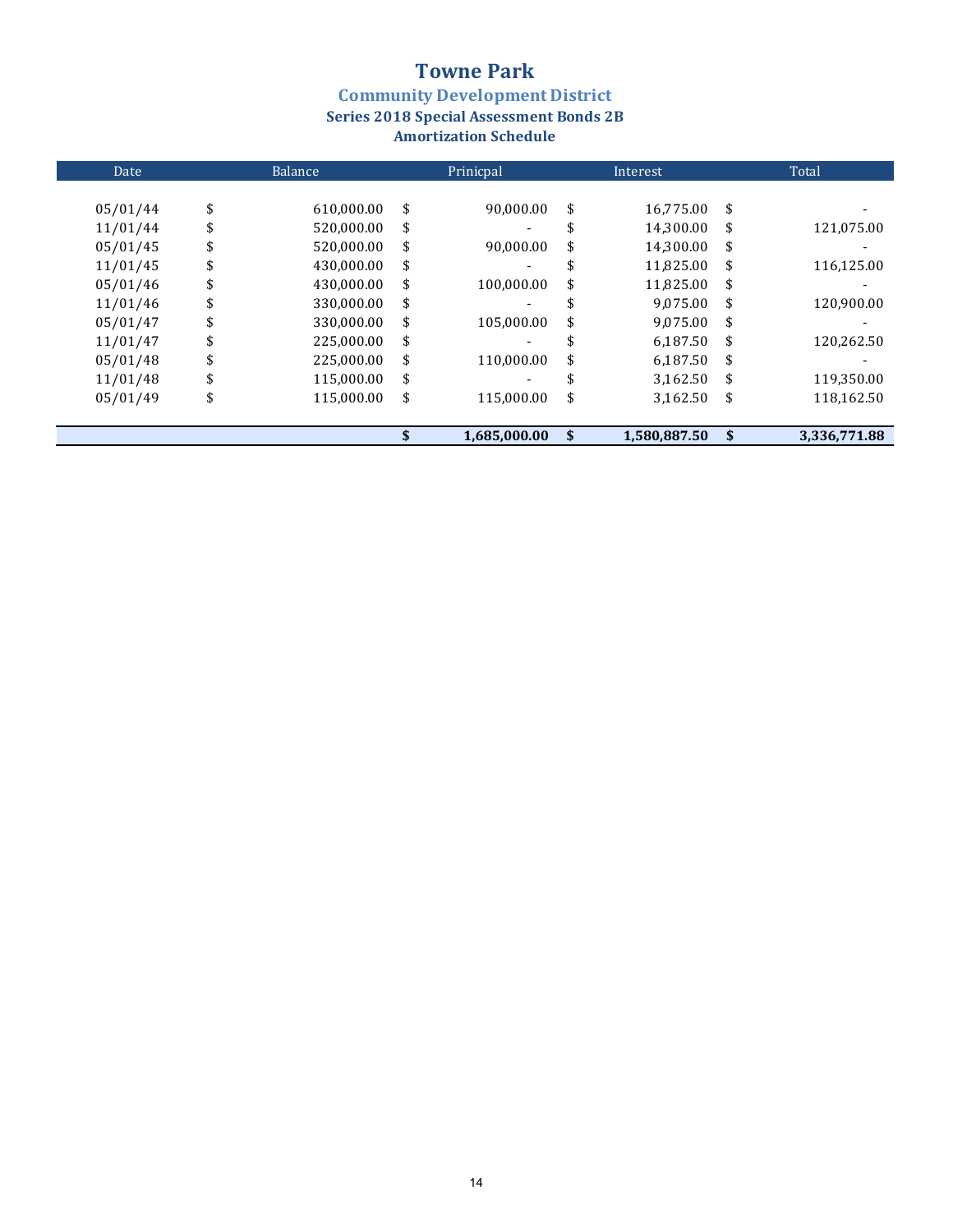### **Towne Park Community Development District Proposed Budget Series 2018 3A Debt Service Fund**

|                                       | Adopted<br>Budget<br>FY 2022 |    | <b>Actuals</b><br>Thru<br>2/28/21 |     | Projected<br><b>Next</b><br>7 Months |    | Total<br>Projected<br>9/30/22 |    | Proposed<br>Budget<br>FY 2023 |  |
|---------------------------------------|------------------------------|----|-----------------------------------|-----|--------------------------------------|----|-------------------------------|----|-------------------------------|--|
| <b>Revenues</b>                       |                              |    |                                   |     |                                      |    |                               |    |                               |  |
| Assessments                           | 525,011                      | \$ | 480,786                           | \$  | 44,226                               | \$ | 525,011                       | \$ | 525,011                       |  |
| Interest                              |                              | \$ | 12                                | \$  |                                      |    | 12                            | \$ |                               |  |
| Carry Forward Surplus                 | 220,388                      | \$ | 227,575                           | \$  |                                      |    | 227,575                       | \$ | 233,736                       |  |
|                                       |                              |    |                                   |     |                                      |    |                               |    |                               |  |
| <b>Total Revenues</b>                 | \$<br>745,400                | \$ | 708,373                           | \$  | 44,226                               | \$ | 752,598                       | \$ | 758,747                       |  |
| <b>Expenditures</b>                   |                              |    |                                   |     |                                      |    |                               |    |                               |  |
| Interest $-11/1$                      | 197,000                      | \$ | 197,000                           | S   |                                      |    | 197,000                       | \$ | 194,463                       |  |
| Special Call - 11/1                   |                              | \$ | 5,000                             | \$  |                                      |    | 5,000                         | \$ |                               |  |
| Interest $-5/1$                       | 197,000                      | \$ |                                   | \$  | 196,863                              |    | 196,863                       | \$ | 194,463                       |  |
| Principal - 5/1                       | \$<br>120,000                | \$ | $\blacksquare$                    | \$  | 120,000                              | \$ | 120,000                       | \$ | 125,000                       |  |
| <b>Total Expenditures</b>             | \$<br>514,000                | \$ | 202,000                           | \$  | 316,863                              | \$ | 518,863                       | \$ | 513,925                       |  |
| <b>Excess Revenues/(Expenditures)</b> | 231,400                      | S  | 506,373                           | \$. | (272, 637)                           | S  | 233,736                       | \$ | 244,822                       |  |

Interest - 11/1/23 \$191,963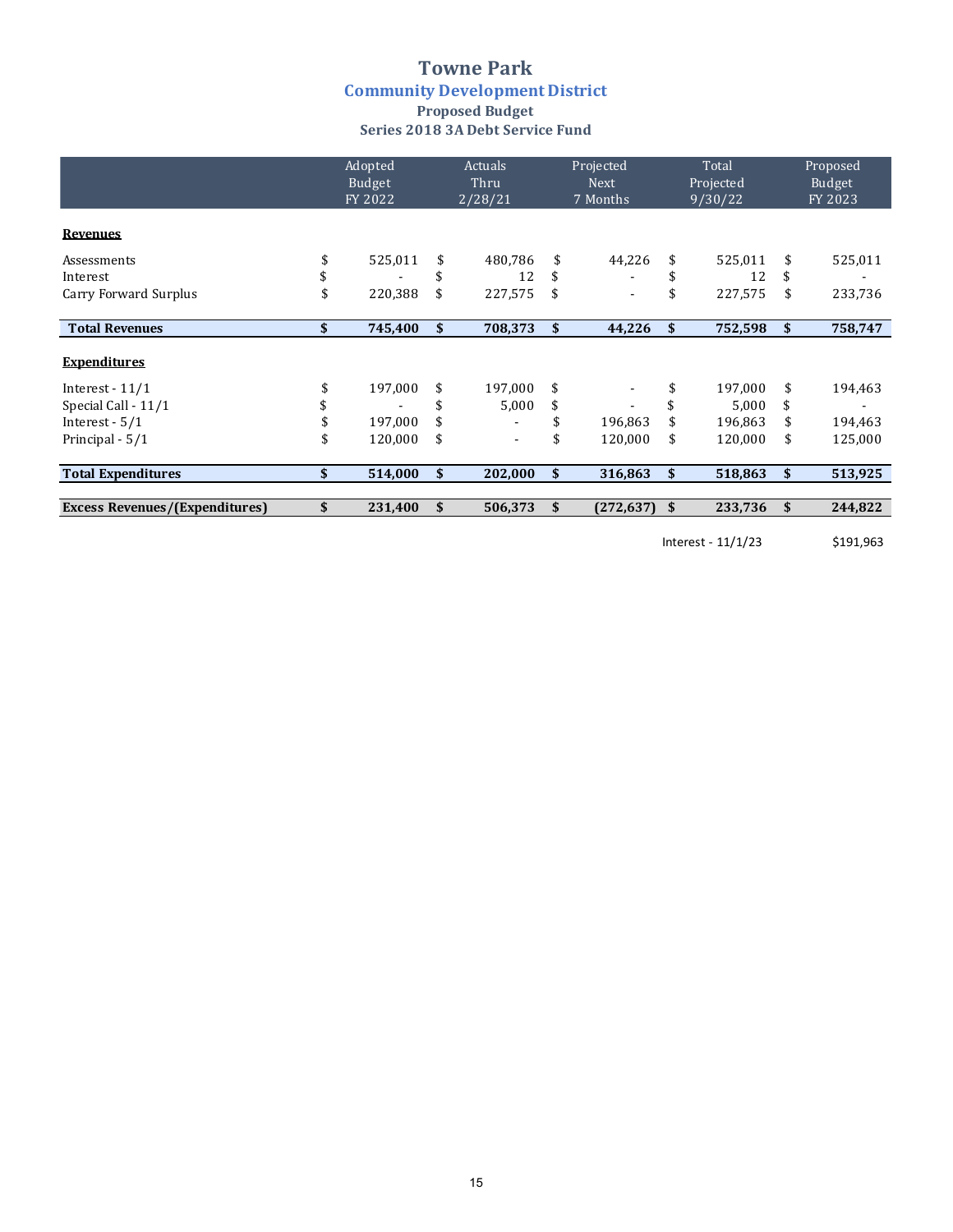**Community Development District** 

**Series 2018 Special Assessment Bonds 3A** 

| Date     |                   | Balance      | Prinicpal        | Interest         |                   | Total      |
|----------|-------------------|--------------|------------------|------------------|-------------------|------------|
|          |                   |              |                  |                  |                   |            |
| 11/01/22 | \$                | 7,220,000.00 | \$               | \$<br>194,462.50 | \$                | 511,325.00 |
| 05/01/23 | $\boldsymbol{\$}$ | 7,220,000.00 | \$<br>125,000.00 | \$<br>194,462.50 | $\boldsymbol{\$}$ |            |
| 11/01/23 | \$                | 7,095,000.00 | \$               | \$<br>191,962.50 | \$                | 511,425.00 |
| 05/01/24 |                   | 7,095,000.00 | \$<br>130,000.00 | \$<br>191,962.50 | \$                |            |
| 11/01/24 |                   | 6,965,000.00 | \$               | \$<br>188,712.50 | \$                | 510,675.00 |
| 05/01/25 | \$\$\$\$          | 6,965,000.00 | \$<br>135,000.00 | \$<br>188,712.50 | \$                |            |
| 11/01/25 |                   | 6,830,000.00 | \$               | \$<br>185,337.50 | \$                | 509,050.00 |
| 05/01/26 | \$                | 6,830,000.00 | \$<br>145,000.00 | \$<br>185,337.50 | \$                |            |
| 11/01/26 | \$                | 6,685,000.00 | \$               | \$<br>181,712.50 | \$                | 512,050.00 |
| 05/01/27 | \$                | 6,685,000.00 | \$<br>150,000.00 | \$<br>181,712.50 | \$                |            |
| 11/01/27 | \$                | 6,535,000.00 | \$               | \$<br>177,962.50 | \$                | 509,675.00 |
| 05/01/28 |                   | 6,535,000.00 | \$<br>160,000.00 | \$<br>177,962.50 | \$                |            |
| 11/01/28 | \$<br>\$          | 6,375,000.00 | \$               | \$<br>173,962.50 | \$                | 511,925.00 |
| 05/01/29 | \$                | 6,375,000.00 | \$<br>170,000.00 | \$<br>173,962.50 | \$                |            |
| 11/01/29 | \$                | 6,205,000.00 | \$               | \$<br>169,393.75 | \$                | 513,356.25 |
| 05/01/30 | \$                | 6,205,000.00 | \$<br>175,000.00 | \$<br>169,393.75 | \$                |            |
| 11/01/30 | \$                | 6,030,000.00 | \$               | \$<br>164,690.63 | \$                | 509,084.38 |
| 05/01/31 | \$                | 6,030,000.00 | \$<br>185,000.00 | \$<br>164,690.63 | \$                |            |
| 11/01/31 | \$                | 5,845,000.00 | \$               | \$<br>159,718.75 | \$                | 509,409.38 |
| 05/01/32 | \$                | 5,845,000.00 | \$<br>195,000.00 | \$<br>159,718.75 | \$                |            |
| 11/01/32 | \$                | 5,650,000.00 | \$               | \$<br>154,478.13 | \$                | 509,196.88 |
| 05/01/33 | \$                | 5,650,000.00 | \$<br>210,000.00 | \$<br>154,478.13 | \$                |            |
| 11/01/33 | \$                | 5,440,000.00 | \$               | \$<br>148,834.38 | \$                | 513,312.50 |
| 05/01/34 | \$                | 5,440,000.00 | \$<br>220,000.00 | \$<br>148,834.38 | \$                |            |
| 11/01/34 | \$                | 5,220,000.00 | \$               | \$<br>142,921.88 | \$                | 511,756.25 |
| 05/01/35 | \$                | 5,220,000.00 | \$<br>230,000.00 | \$<br>142,921.88 | \$                |            |
| 11/01/35 | \$                | 4,990,000.00 | \$               | \$<br>136,740.63 | \$                | 509,662.50 |
| 05/01/36 | \$                | 4,990,000.00 | \$<br>245,000.00 | \$<br>136,740.63 | \$                |            |
| 11/01/36 | \$                | 4,745,000.00 | \$               | \$<br>130,156.25 | \$                | 511,896.88 |
| 05/01/37 | \$                | 4,745,000.00 | \$<br>260,000.00 | \$<br>130,156.25 | \$                |            |
| 11/01/37 | \$                | 4,485,000.00 | \$               | \$<br>123,168.75 | \$                | 513,325.00 |
| 05/01/38 | \$                | 4,485,000.00 | \$<br>270,000.00 | \$<br>123,168.75 | \$                |            |
| 11/01/38 | \$                | 4,215,000.00 | \$               | \$<br>115,912.50 | \$                | 509,081.25 |
| 05/01/39 | \$                | 4,215,000.00 | \$<br>285,000.00 | \$<br>115,912.50 | \$                |            |
| 11/01/39 | \$                | 3,930,000.00 |                  | \$<br>108,075.00 | \$                | 508,987.50 |
| 05/01/40 | \$                | 3,930,000.00 | \$<br>305,000.00 | \$<br>108,075.00 | \$                |            |
| 11/01/40 | \$                | 3,625,000.00 | \$               | \$<br>99,687.50  | \$                | 512,762.50 |
| 05/01/41 | \$                | 3,625,000.00 | \$<br>320,000.00 | \$<br>99,687.50  | \$                |            |
| 11/01/41 | \$                | 3,305,000.00 | \$               | \$<br>90,887.50  | \$                | 510,575.00 |
| 05/01/42 | \$                | 3,305,000.00 | \$<br>340,000.00 | \$<br>90,887.50  | \$                |            |
| 11/01/42 | \$                | 2,965,000.00 | \$               | \$<br>81,537.50  | \$                | 512,425.00 |
| 05/01/43 | \$                | 2,965,000.00 | \$<br>355,000.00 | \$<br>81,537.50  | \$                |            |
| 11/01/43 | \$                | 2,610,000.00 | \$               | \$<br>71,775.00  | \$                | 508,312.50 |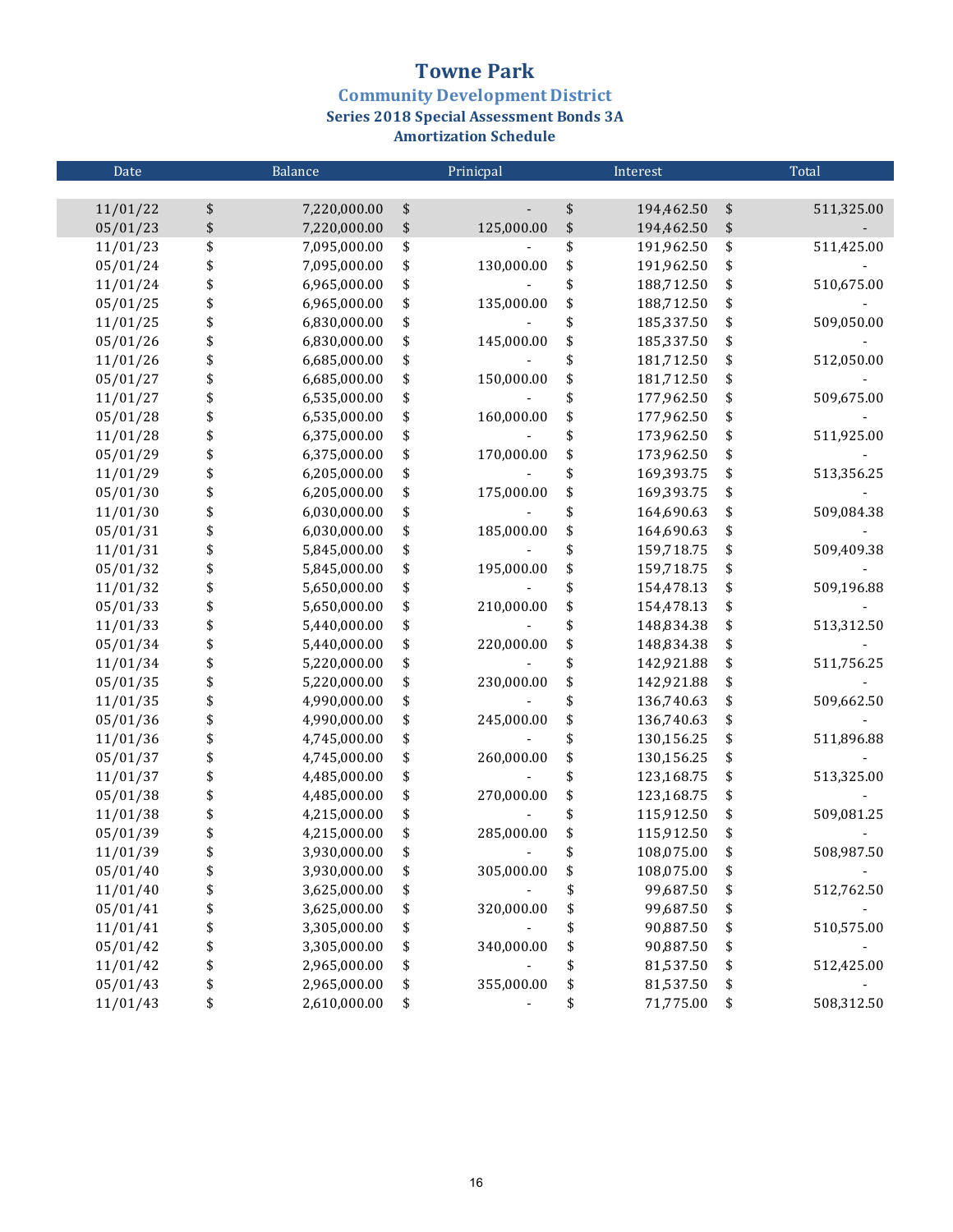**Community Development District<br>Series 2018 Special Assessment Bonds 3A** 

| Date     |    | Balance      | Prinicpal                      |    | Interest     |    | Total         |
|----------|----|--------------|--------------------------------|----|--------------|----|---------------|
|          |    |              |                                |    |              |    |               |
| 05/01/44 | \$ | 2,610,000.00 | \$<br>380,000.00               | \$ | 71,775.00    | \$ |               |
| 11/01/44 | \$ | 2,230,000.00 | \$<br>$\overline{\phantom{a}}$ | S  | 61,325.00    | \$ | 513,100.00    |
| 05/01/45 |    | 2,230,000.00 | \$<br>400,000.00               | \$ | 61.325.00    | \$ |               |
| 11/01/45 | S  | 1,830,000.00 | \$                             | S  | 50,325.00    | \$ | 511,650.00    |
| 05/01/46 |    | 1,830,000.00 | \$<br>420.000.00               | \$ | 50,325.00    | \$ |               |
| 11/01/46 | \$ | 1,410,000.00 | \$                             |    | 38.775.00    | \$ | 509,100.00    |
| 05/01/47 |    | 1,410,000.00 | \$<br>445,000.00               | \$ | 38,775.00    | \$ |               |
| 11/01/47 |    | 965.000.00   | \$                             |    | 26,537.50    | \$ | 510,312.50    |
| 05/01/48 |    | 965,000.00   | \$<br>470.000.00               | \$ | 26,537.50    | \$ |               |
| 11/01/48 |    | 495,000.00   | \$                             |    | 13,612.50    | \$ | 510,150.00    |
| 05/01/49 | S  | 495.000.00   | \$<br>495.000.00               | \$ | 13,612.50    | \$ | 508,612.50    |
|          |    |              |                                |    |              |    |               |
|          |    |              | 7,220,000.00                   | \$ | 6,765,331.25 | S  | 14,302,193.75 |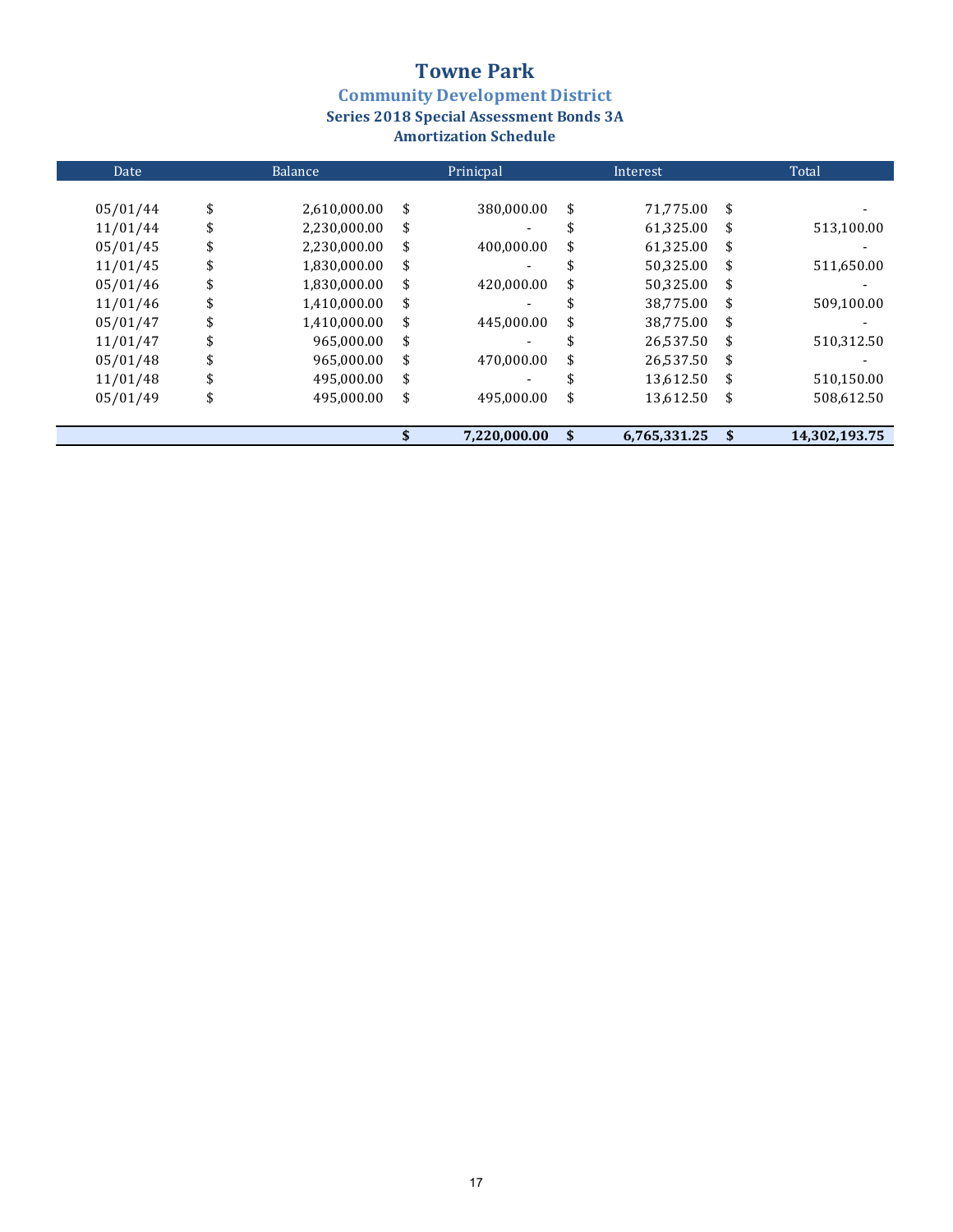### **Towne Park Community Development District Proposed Budget Series 2019 3B Debt Service Fund**

|                                       | Adopted<br><b>Budget</b><br>FY 2022 | Actuals<br>Thru<br>2/28/21 | Projected<br><b>Next</b><br>7 Months | Total<br>Projected<br>9/30/22 |         |    | Proposed<br>Budget<br>FY 2023 |
|---------------------------------------|-------------------------------------|----------------------------|--------------------------------------|-------------------------------|---------|----|-------------------------------|
| <b>Revenues</b>                       |                                     |                            |                                      |                               |         |    |                               |
| Assessments                           | \$<br>335,844                       | \$<br>307,553              | \$<br>28,291                         | \$                            | 335,844 | \$ | 335,844                       |
| Interest                              |                                     | \$<br>8                    | \$                                   |                               | 8       | \$ |                               |
| Carry Forward Surplus                 | \$<br>140,744                       | \$<br>142,811              | \$<br>$\overline{a}$                 | \$                            | 142,811 | \$ | 146,019                       |
| <b>Total Revenues</b>                 | \$<br>476,588                       | \$<br>450,372              | \$<br>28,291                         | \$                            | 478,663 | \$ | 481,863                       |
| <b>Expenditures</b>                   |                                     |                            |                                      |                               |         |    |                               |
| Interest $-11/1$                      | \$<br>118,282                       | \$<br>118,822              | \$                                   | \$                            | 118,822 | \$ | 117,159                       |
| Interest $-5/1$                       | 118,822                             | \$                         | 118,822                              | \$                            | 118,822 | S  | 117,159                       |
| Principal - 5/1                       | \$<br>95,000                        | \$<br>۰                    | 95,000                               | \$                            | 95,000  | \$ | 100,000                       |
| <b>Total Expenditures</b>             | \$<br>332,104                       | \$<br>118,822              | \$<br>213,822                        | \$                            | 332,644 | \$ | 334,319                       |
| <b>Excess Revenues/(Expenditures)</b> | \$<br>144,484                       | \$<br>331,550              | \$<br>(185, 531)                     | \$                            | 146,019 | \$ | 147,544                       |

Interest - 11/1/23 \$115,409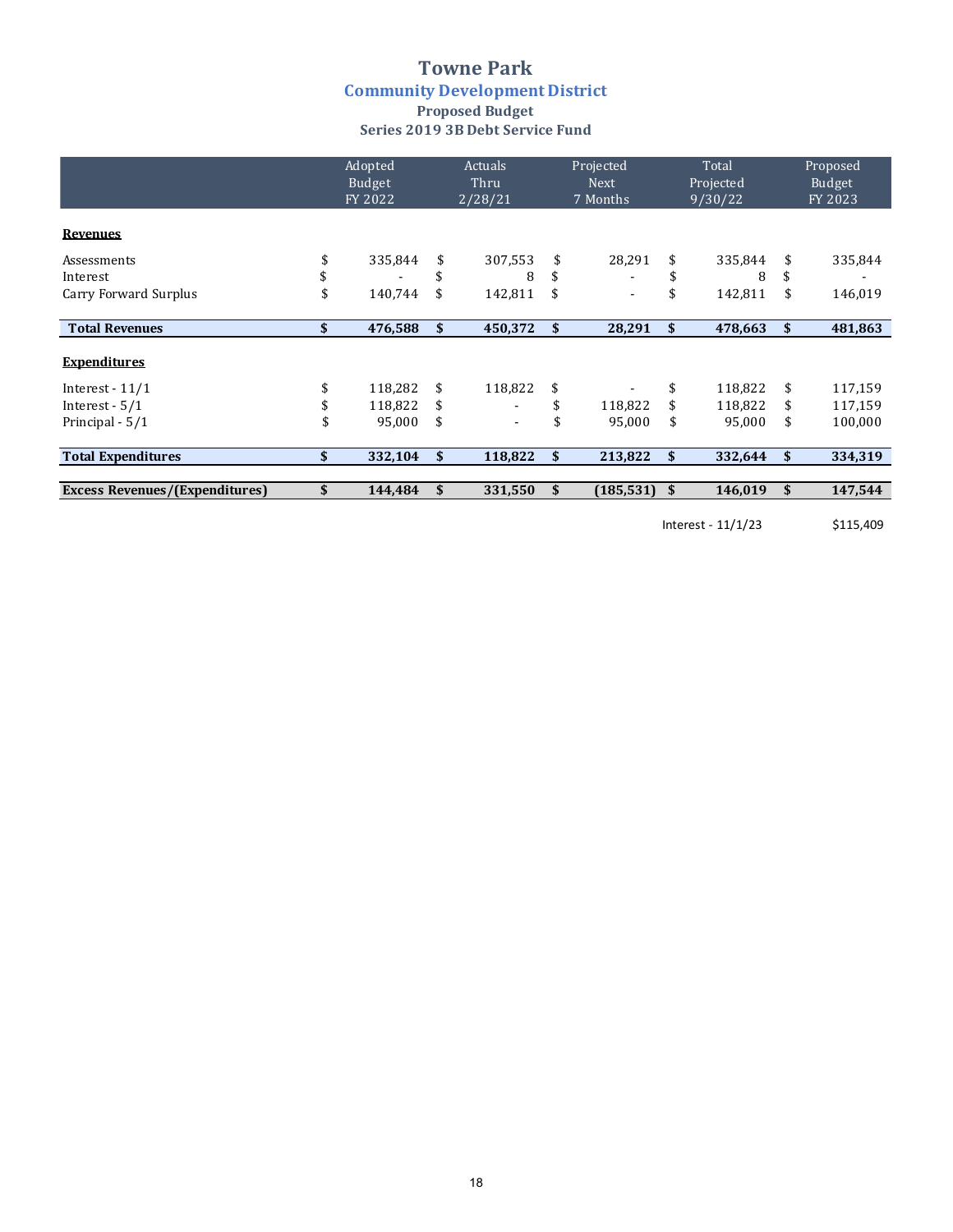**Community Development District** 

**Series 2019 Special Assessment Bonds 3B** 

| Date     | Balance            | Prinicpal        | Interest         |            | Total      |
|----------|--------------------|------------------|------------------|------------|------------|
|          |                    |                  |                  |            |            |
| 11/01/22 | \$<br>5,295,000.00 | \$               | \$<br>117,159.38 | \$         | 330,981.25 |
| 05/01/23 | \$<br>5,295,000.00 | \$<br>100,000.00 | \$<br>117,159.38 |            |            |
| 11/01/23 | \$<br>5,195,000.00 | \$               | \$<br>115,409.38 | \$         | 332,568.75 |
| 05/01/24 | \$<br>5,195,000.00 | \$<br>105,000.00 | \$<br>115,409.38 |            |            |
| 11/01/24 | \$<br>5,090,000.00 | \$               | \$<br>113,571.88 | \$         | 333,981.25 |
| 05/01/25 | \$<br>5,090,000.00 | \$<br>110,000.00 | \$<br>113,571.88 |            |            |
| 11/01/25 | \$<br>4,980,000.00 | \$               | \$<br>111,371.88 | \$         | 334,943.75 |
| 05/01/26 | \$<br>4,980,000.00 | \$<br>115,000.00 | \$<br>111,371.88 |            |            |
| 11/01/26 | \$<br>4,865,000.00 | \$               | \$<br>109,071.88 | \$         | 335,443.75 |
| 05/01/27 | \$<br>4,865,000.00 | \$<br>120,000.00 | \$<br>109,071.88 |            |            |
| 11/01/27 | \$<br>4,745,000.00 | \$               | \$<br>106,671.88 | \$         | 335,743.75 |
| 05/01/28 | \$<br>4,745,000.00 | \$<br>120,000.00 | \$<br>106,671.88 |            |            |
| 11/01/28 | \$<br>4,625,000.00 | \$               | \$<br>104,271.88 | \$         | 330,943.75 |
| 05/01/29 | \$<br>4,625,000.00 | \$<br>125,000.00 | \$<br>104,271.88 |            |            |
| 11/01/29 | \$<br>4,500,000.00 | \$               | \$<br>101,771.88 | \$         | 331,043.75 |
| 05/01/30 | \$<br>4,500,000.00 | \$<br>135,000.00 | \$<br>101,771.88 |            |            |
| 11/01/30 | \$<br>4,365,000.00 | \$               | \$<br>99,071.88  | \$         | 335,843.75 |
| 05/01/31 | \$<br>4,365,000.00 | \$<br>140,000.00 | \$<br>99,071.88  |            |            |
| 11/01/31 | \$<br>4,225,000.00 | \$               | \$<br>96,009.38  | \$         | 335,081.25 |
| 05/01/32 | \$<br>4,225,000.00 | \$<br>145,000.00 | \$<br>96,009.38  |            |            |
| 11/01/32 | \$<br>4,080,000.00 | \$               | \$<br>92,837.50  | \$         | 333,846.88 |
| 05/01/33 | \$<br>4,080,000.00 | \$<br>150,000.00 | \$<br>92,837.50  |            |            |
| 11/01/33 | \$<br>3,930,000.00 | \$               | \$<br>89,556.25  | \$         | 332,393.75 |
| 05/01/34 | \$<br>3,930,000.00 | \$<br>160,000.00 | \$<br>89,556.25  |            |            |
| 11/01/34 | \$<br>3,770,000.00 | \$               | \$<br>86,056.25  | \$         | 335,612.50 |
| 05/01/35 | \$<br>3,770,000.00 | \$<br>165,000.00 | \$<br>86,056.25  |            |            |
| 11/01/35 | \$<br>3,605,000.00 | \$               | \$<br>82,446.88  | \$         | 333,503.13 |
| 05/01/36 | \$<br>3,605,000.00 | \$<br>170,000.00 | \$<br>82,446.88  |            |            |
| 11/01/36 | \$<br>3,435,000.00 | \$               | \$<br>78,728.13  | \$         | 331,175.00 |
| 05/01/37 | \$<br>3,435,000.00 | \$<br>180,000.00 | \$<br>78,728.13  |            |            |
| 11/01/37 | \$<br>3,255,000.00 | \$               | \$<br>74,790.63  | \$         | 333,518.75 |
| 05/01/38 | \$<br>3,255,000.00 | \$<br>190,000.00 | \$<br>74,790.63  |            |            |
| 11/01/38 | \$<br>3,065,000.00 | \$               | \$<br>70,634.38  | \$         | 335,425.00 |
| 05/01/39 | \$<br>3,065,000.00 | \$<br>195,000.00 | \$<br>70,634.38  |            |            |
| 11/01/39 | \$<br>2,870,000.00 |                  | 66,368.75        | \$         | 332,003.13 |
| 05/01/40 | \$<br>2,870,000.00 | \$<br>205,000.00 | \$<br>66,368.75  |            |            |
| 11/01/40 | \$<br>2,665,000.00 | \$               | \$<br>61,628.13  | \$         | 332,996.88 |
| 05/01/41 | \$<br>2,665,000.00 | \$<br>215,000.00 | \$<br>61,628.13  |            |            |
| 11/01/41 | \$<br>2,450,000.00 | \$               | \$<br>56,656.25  | \$         | 333,284.38 |
| 05/01/42 | \$<br>2,450,000.00 | \$<br>225,000.00 | \$<br>56,656.25  |            |            |
| 11/01/42 | \$<br>2,225,000.00 | \$               | \$<br>51,453.13  | \$         | 333,109.38 |
| 05/01/43 | \$<br>2,225,000.00 | \$<br>235,000.00 | \$<br>51,453.13  |            |            |
| 11/01/43 | \$<br>1,990,000.00 | \$               | \$<br>46,018.75  | $\sqrt{3}$ | 332,471.88 |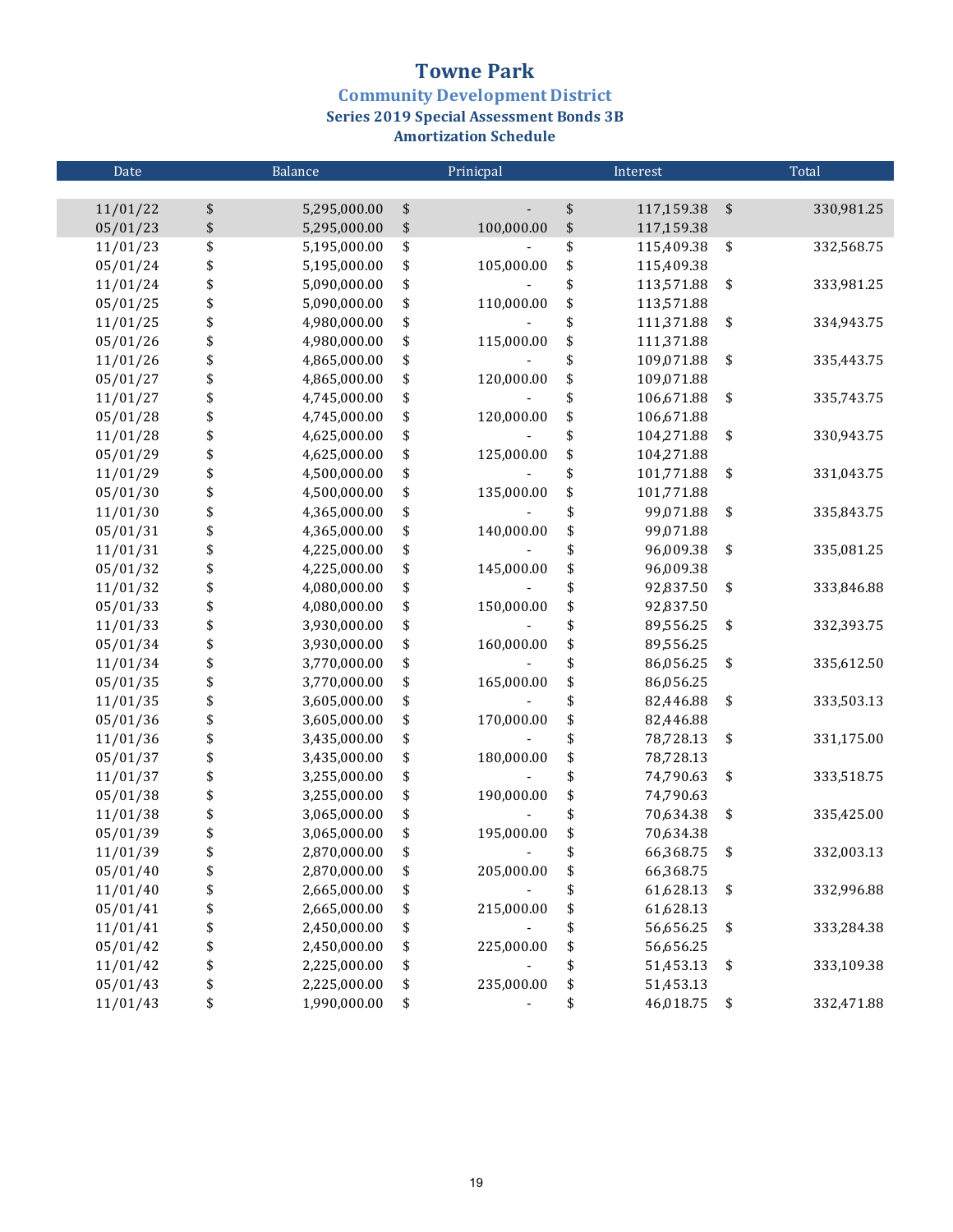**Community Development District<br>Series 2019 Special Assessment Bonds 3B** 

| Date     | Balance            | Prinicpal        | Interest           |      | Total        |
|----------|--------------------|------------------|--------------------|------|--------------|
| 05/01/44 | \$<br>1,990,000.00 | \$<br>245,000.00 | \$<br>46,018.75    |      |              |
| 11/01/44 | \$<br>1,745,000.00 | \$               | \$<br>40,353.13    | - \$ | 331,371.88   |
| 05/01/45 | \$<br>1,745,000.00 | \$<br>260,000.00 | \$<br>40,353.13    |      |              |
| 11/01/45 | \$<br>1,485,000.00 | \$               | \$<br>34,340.63    | \$   | 334,693.75   |
| 05/01/46 | \$<br>1,485,000.00 | \$<br>270,000.00 | \$<br>34,340.63    |      |              |
| 11/01/46 | \$<br>1,215,000.00 | \$               | \$<br>28,096.88    | \$   | 332,437.50   |
| 05/01/47 | \$<br>1,215,000.00 | \$<br>285,000.00 | \$<br>28,096.88    |      |              |
| 11/01/47 | \$<br>930,000.00   | \$               | \$<br>21,506.25    | \$   | 334,603.13   |
| 05/01/48 | \$<br>930,000.00   | \$<br>295,000.00 | \$<br>21,506.25    |      |              |
| 11/01/48 | \$<br>635,000.00   | \$               | \$<br>14,684.38    | \$   | 331,190.63   |
| 05/01/49 | \$<br>635,000.00   | \$<br>310,000.00 | \$<br>14,684.38    |      |              |
| 11/01/49 | \$<br>325,000.00   | \$               | \$<br>7,515.63     | \$   | 332,200.00   |
| 05/01/50 | \$<br>325,000.00   | \$<br>325,000.00 | \$<br>7,515.63     | \$   | 332,515.63   |
|          |                    | 5.295.000.00     | \$<br>4.156.106.25 | \$   | 9.664.928.13 |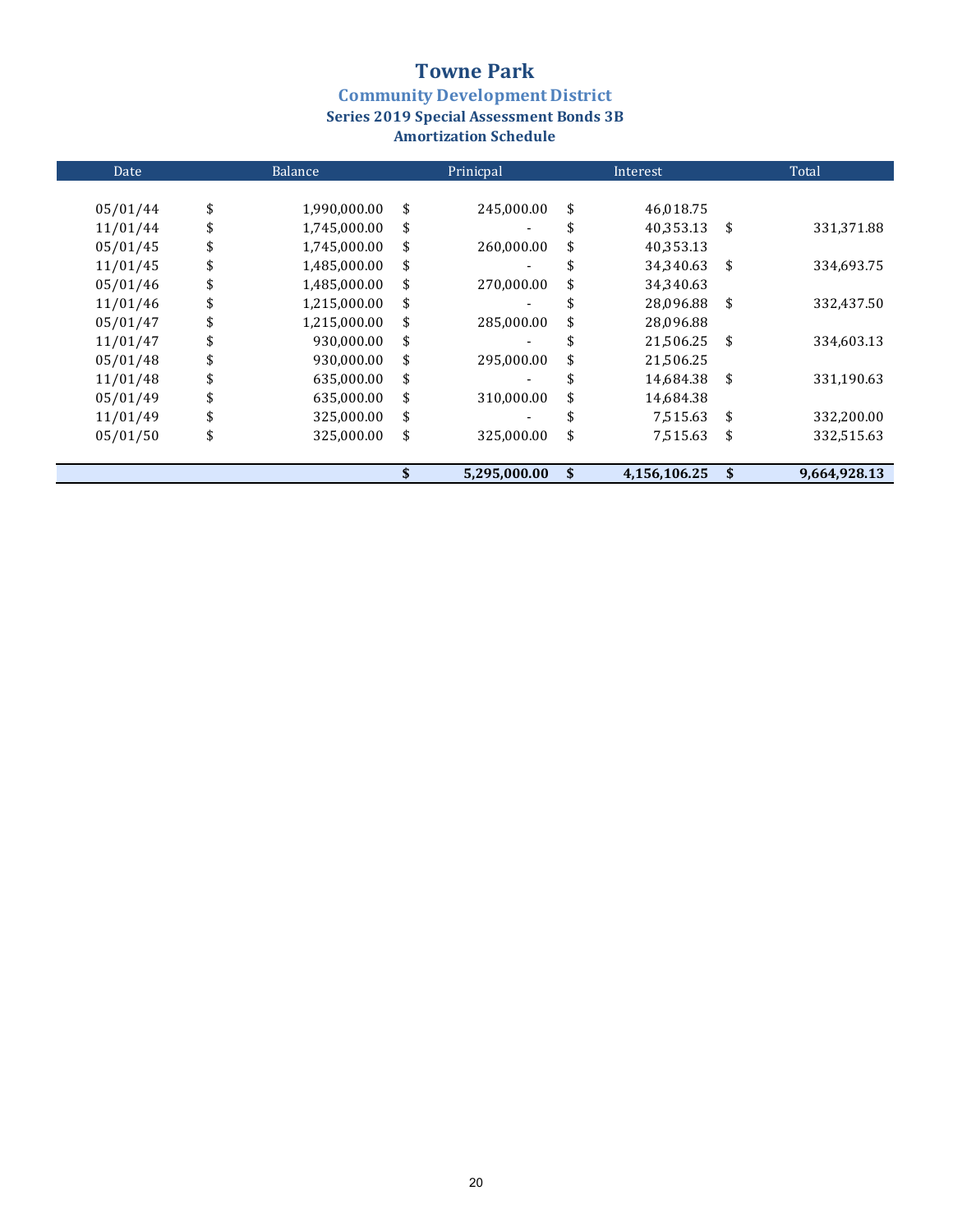### **Towne Park Community Development District Proposed Budget Series 2019 3C Debt Service Fund**

|                                       | Adopted<br>Budget<br>FY 2022 | Actuals<br>Thru<br>2/28/21 | Projected<br><b>Next</b><br>7 Months | Total<br>Projected<br>9/30/22 |    | Proposed<br>Budget<br>FY 2023 |
|---------------------------------------|------------------------------|----------------------------|--------------------------------------|-------------------------------|----|-------------------------------|
| <b>Revenues</b>                       |                              |                            |                                      |                               |    |                               |
| Assessments                           | 228,506                      | \$<br>206,527              | \$<br>21,979                         | \$<br>228,506                 | \$ | 225,524                       |
| Interest                              |                              | \$<br>5                    |                                      | 5                             | \$ |                               |
| Carry Forward Surplus                 | \$<br>115,247                | \$<br>128,773              | \$<br>٠                              | 128,773                       | \$ | 87,052                        |
|                                       |                              |                            |                                      |                               |    |                               |
| <b>Total Revenues</b>                 | \$<br>343,753                | \$<br>335,305              | \$<br>21,979                         | \$<br>357,284                 | \$ | 312,577                       |
| <b>Expenditures</b>                   |                              |                            |                                      |                               |    |                               |
| Interest $-11/1$                      | \$<br>80,616                 | \$<br>80,616               |                                      | 80,616                        | \$ | 78,438                        |
| Special Call - 11/1                   |                              | \$<br>45,000               |                                      | 45,000                        | \$ |                               |
| Interest - 5/1                        | 80,616                       |                            | 79,616                               | 79,616                        | \$ | 78,438                        |
| Principal - 5/1                       | \$<br>65,000                 | \$<br>$\blacksquare$       | \$<br>65,000                         | \$<br>65,000                  | \$ | 70,000                        |
| <b>Total Expenditures</b>             | \$<br>226,233                | \$<br>125,616              | \$<br>144,616                        | \$<br>270,232                 | \$ | 226,876                       |
|                                       |                              |                            |                                      |                               |    |                               |
| <b>Excess Revenues/(Expenditures)</b> | \$<br>117,521                | \$<br>209,689              | \$<br>(122, 636)                     | \$<br>87,052                  | \$ | 85,701                        |

Interest - 11/1/23 \$77,169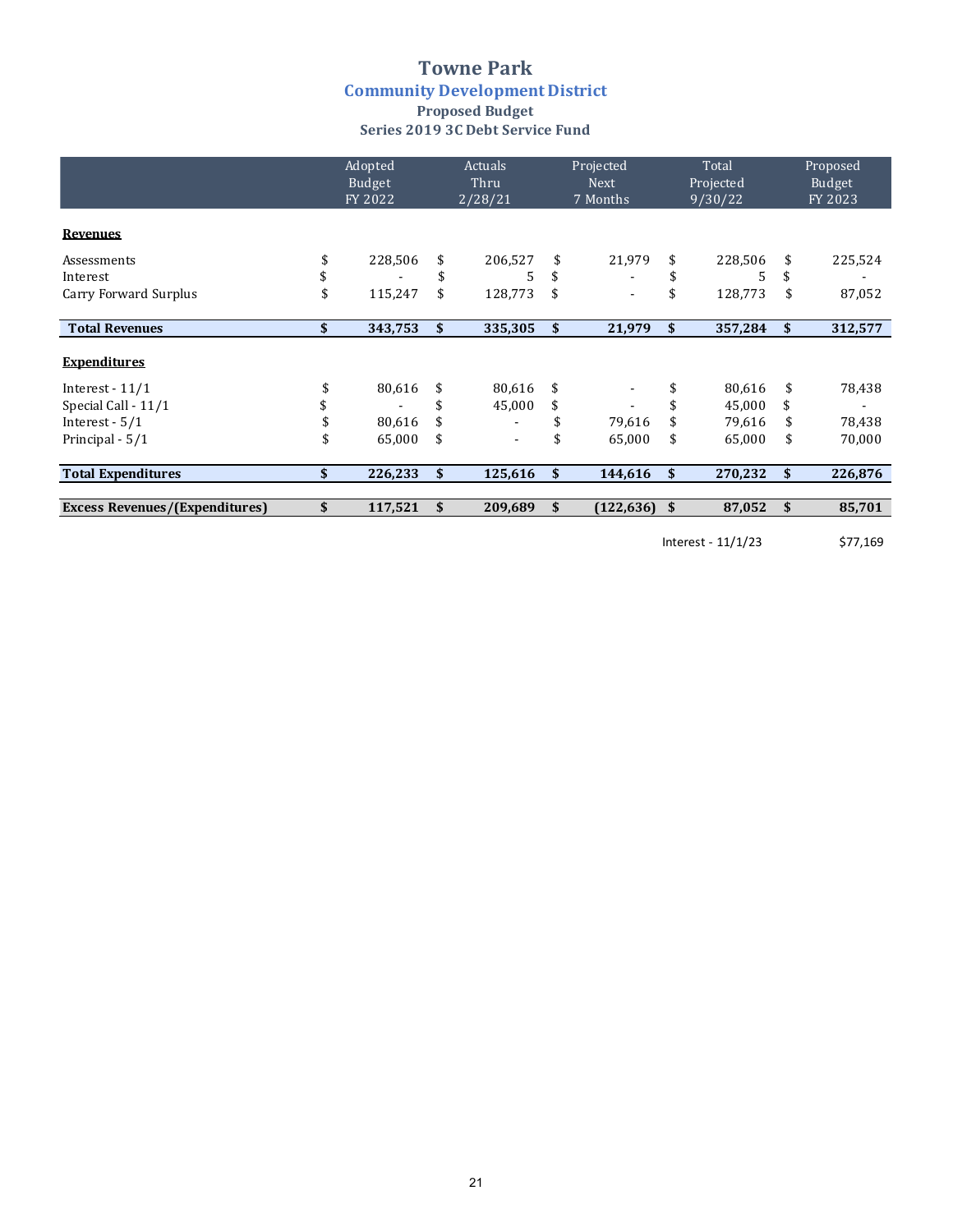**Community Development District** 

**Series 2019 Special Assessment Bonds 3C** 

| Date     |          | Balance      | Prinicpal        | Interest        | Total            |
|----------|----------|--------------|------------------|-----------------|------------------|
|          |          |              |                  |                 |                  |
| 11/01/22 | \$       | 3,540,000.00 | \$               | \$<br>78,437.50 | \$<br>223,053.13 |
| 05/01/23 | \$       | 3,540,000.00 | \$<br>70,000.00  | \$<br>78,437.50 | \$               |
| 11/01/23 | \$       | 3,470,000.00 | \$               | \$<br>77,168.75 | \$<br>225,606.25 |
| 05/01/24 | \$       | 3,470,000.00 | \$<br>70,000.00  | \$<br>77,168.75 | \$               |
| 11/01/24 |          | 3,400,000.00 | \$               | \$<br>75,900.00 | \$<br>223,068.75 |
| 05/01/25 | \$<br>\$ | 3,400,000.00 | \$<br>75,000.00  | \$<br>75,900.00 | \$               |
| 11/01/25 | \$       | 3,325,000.00 | \$               | \$<br>74,540.63 | \$<br>225,440.63 |
| 05/01/26 | \$       | 3,325,000.00 | \$<br>75,000.00  | \$<br>74,540.63 | \$               |
| 11/01/26 | \$       | 3,250,000.00 | \$               | \$<br>73,040.63 | \$<br>222,581.25 |
| 05/01/27 | \$       | 3,250,000.00 | \$<br>80,000.00  | \$<br>73,040.63 | \$               |
| 11/01/27 | \$       | 3,170,000.00 | \$               | \$<br>71,440.63 | \$<br>224,481.25 |
| 05/01/28 | \$       | 3,170,000.00 | \$<br>80,000.00  | \$<br>71,440.63 | \$               |
| 11/01/28 | \$       | 3,090,000.00 | \$               | \$<br>69,840.63 | \$<br>221,281.25 |
| 05/01/29 | \$       | 3,090,000.00 | \$<br>85,000.00  | \$<br>69,840.63 | \$               |
| 11/01/29 | \$       | 3,005,000.00 | \$               | \$<br>68,140.63 | \$<br>222,981.25 |
| 05/01/30 | \$       | 3,005,000.00 | \$<br>90,000.00  | \$<br>68,140.63 | \$               |
| 11/01/30 | \$       | 2,915,000.00 | \$               | \$<br>66,340.63 | \$<br>224,481.25 |
| 05/01/31 | \$       | 2,915,000.00 | \$<br>90,000.00  | \$<br>66,340.63 | \$               |
| 11/01/31 | \$       | 2,825,000.00 | \$               | \$<br>64,540.63 | \$<br>220,881.25 |
| 05/01/32 | \$       | 2,825,000.00 | \$<br>95,000.00  | \$<br>64,540.63 | \$               |
| 11/01/32 | \$       | 2,730,000.00 | \$               | \$<br>62,426.88 | \$<br>221,967.50 |
| 05/01/33 | \$       | 2,730,000.00 | \$<br>100,000.00 | \$<br>62,426.88 | \$               |
| 11/01/33 | \$       | 2,630,000.00 | \$               | \$<br>60,201.88 | \$<br>222,628.75 |
| 05/01/34 | \$       | 2,630,000.00 | \$<br>105,000.00 | \$<br>60,201.88 | \$               |
| 11/01/34 | \$       | 2,525,000.00 | \$               | \$<br>57,865.63 | \$<br>223,067.50 |
| 05/01/35 | \$       | 2,525,000.00 | \$<br>110,000.00 | \$<br>57,865.63 | \$               |
| 11/01/35 | \$       | 2,415,000.00 | \$               | \$<br>55,418.13 | \$<br>223,283.75 |
| 05/01/36 | \$       | 2,415,000.00 | \$<br>115,000.00 | \$<br>55,418.13 | \$               |
| 11/01/36 | \$       | 2,300,000.00 | \$               | \$<br>52,859.38 | \$<br>223,277.50 |
| 05/01/37 | \$       | 2,300,000.00 | \$<br>120,000.00 | \$<br>52,859.38 | \$               |
| 11/01/37 | \$       | 2,180,000.00 | \$               | \$<br>50,189.38 | \$<br>223,048.75 |
| 05/01/38 | \$       | 2,180,000.00 | \$<br>125,000.00 | \$<br>50,189.38 | \$               |
| 11/01/38 | \$       | 2,055,000.00 | \$               | \$<br>47,408.13 | \$<br>222,597.50 |
| 05/01/39 | \$       | 2,055,000.00 | \$<br>130,000.00 | \$<br>47,408.13 | \$               |
| 11/01/39 | \$       | 1,925,000.00 |                  | 44,515.63       | \$<br>221,923.75 |
| 05/01/40 | \$       | 1,925,000.00 | \$<br>135,000.00 | \$<br>44,515.63 | \$               |
| 11/01/40 | \$       | 1,790,000.00 | \$               | \$<br>41,393.75 | \$<br>220,909.38 |
| 05/01/41 | \$       | 1,790,000.00 | \$<br>145,000.00 | \$<br>41,393.75 | \$               |
| 11/01/41 | \$       | 1,645,000.00 | \$               | \$<br>38,040.63 | \$<br>224,434.38 |
| 05/01/42 | \$       | 1,645,000.00 | \$<br>150,000.00 | \$<br>38,040.63 | \$               |
| 11/01/42 | \$       | 1,495,000.00 | \$               | \$<br>34,571.88 | \$<br>222,612.50 |
| 05/01/43 | \$       | 1,495,000.00 | \$<br>155,000.00 | \$<br>34,571.88 | \$               |
| 11/01/43 | \$       | 1,340,000.00 | \$               | \$<br>30,987.50 | \$<br>220,559.38 |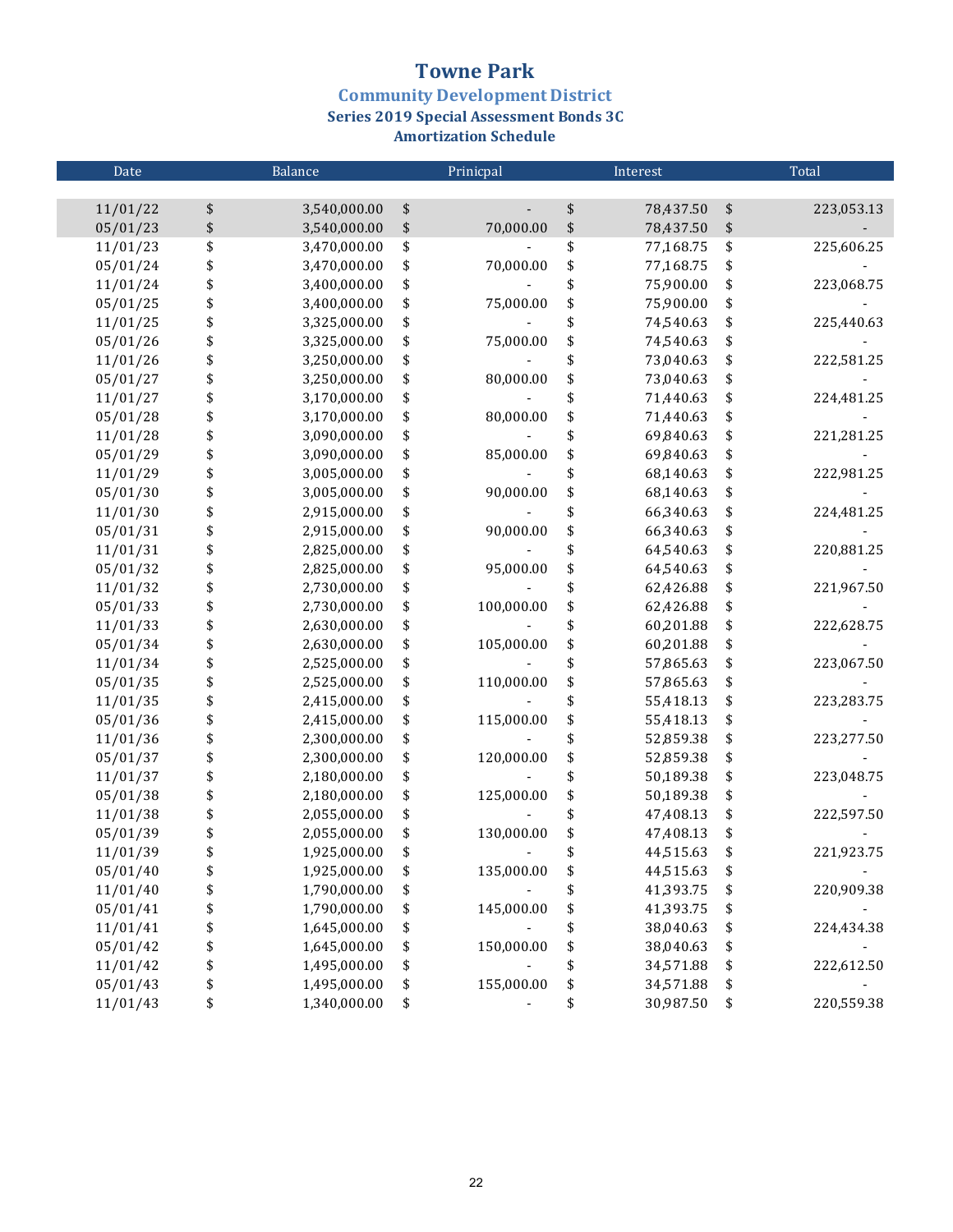**Community Development District<br>Series 2019 Special Assessment Bonds 3C** 

| Date     | Balance            | Prinicpal        | Interest           | Total              |  |  |
|----------|--------------------|------------------|--------------------|--------------------|--|--|
|          |                    |                  |                    |                    |  |  |
| 05/01/44 | \$<br>1,340,000.00 | \$<br>165,000.00 | \$<br>30,987.50    | \$                 |  |  |
| 11/01/44 | \$<br>1,175,000.00 | \$               | \$<br>27,171.88    | \$<br>223,159.38   |  |  |
| 05/01/45 | \$<br>1,175,000.00 | \$<br>175,000.00 | \$<br>27,171.88    | \$                 |  |  |
| 11/01/45 | \$<br>1,000,000.00 | \$               | 23,125.00          | \$<br>225,296.88   |  |  |
| 05/01/46 | \$<br>1,000,000.00 | \$<br>180,000.00 | \$<br>23,125.00    | \$                 |  |  |
| 11/01/46 | \$<br>820,000.00   | \$               | 18,962.50          | \$<br>222,087.50   |  |  |
| 05/01/47 | \$<br>820,000.00   | \$<br>190,000.00 | \$<br>18,962.50    | \$                 |  |  |
| 11/01/47 | \$<br>630,000.00   | \$               | 14,568.75          | \$<br>223,531.25   |  |  |
| 05/01/48 | \$<br>630,000.00   | \$<br>200,000.00 | \$<br>14,568.75    | \$                 |  |  |
| 11/01/48 | \$<br>430,000.00   | \$               | 9,943.75           | \$<br>224,512.50   |  |  |
| 05/01/49 | \$<br>430,000.00   | \$<br>210,000.00 | \$<br>9,943.75     | \$                 |  |  |
| 11/01/49 | \$<br>220,000.00   | \$               | 5,087.50           | \$<br>225,031.25   |  |  |
| 05/01/50 | \$<br>220,000.00   | \$<br>220,000.00 | \$<br>5,087.50     | \$<br>225,087.50   |  |  |
|          |                    | 3.540.000.00     | \$<br>2.788.257.50 | \$<br>6.472.873.13 |  |  |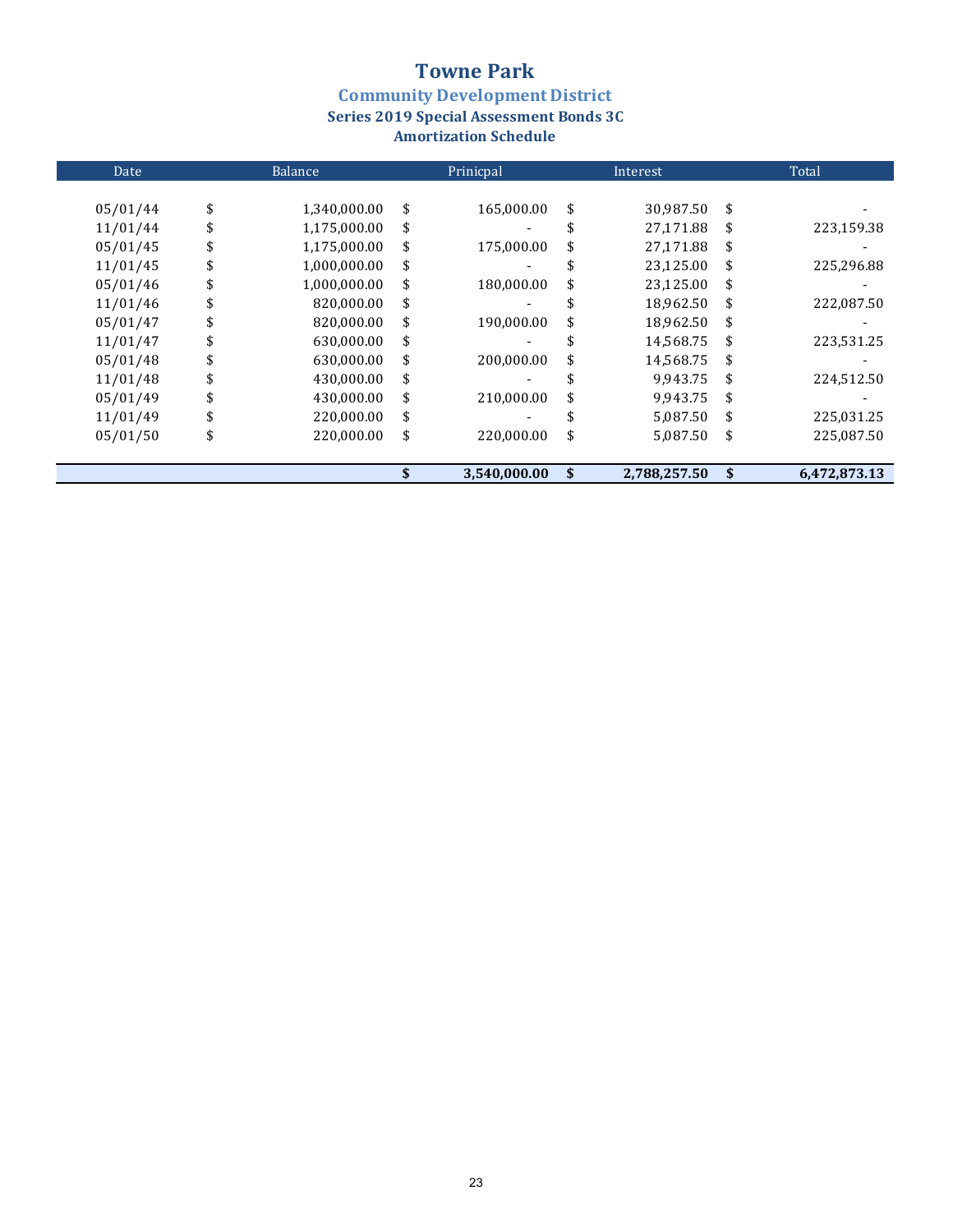### **Towne Park Community Development District Proposed Budget Series 2020 3D Debt Service Fund**

|                                             | Adopted<br>Budget<br>FY 2022 |    | Actuals<br>Thru<br>2/28/21 |     | Projected<br><b>Next</b><br>7 Months | Total<br>Projected<br>9/30/22 |          |            | Proposed<br>Budget<br>FY 2023 |  |
|---------------------------------------------|------------------------------|----|----------------------------|-----|--------------------------------------|-------------------------------|----------|------------|-------------------------------|--|
| <b>Revenues</b>                             |                              |    |                            |     |                                      |                               |          |            |                               |  |
| Assessments                                 | \$<br>399,907                | \$ | 366,237                    | \$  | 33,671                               | \$                            | 399,907  | \$         | 399,925                       |  |
| Interest                                    |                              | \$ | 8                          | \$  |                                      | \$                            | 8        | \$         |                               |  |
| Carry Forward Surplus                       | 130,174                      | \$ | 130,175                    | \$  |                                      |                               | 130,175  | \$         | 129,741                       |  |
| <b>Total Revenues</b>                       | \$<br>530,082                | \$ | 496,420                    | \$  | 33,671                               | \$                            | 530,091  | \$         | 529,667                       |  |
| <b>Expenditures</b>                         |                              |    |                            |     |                                      |                               |          |            |                               |  |
| Interest - $11/1$                           | \$<br>130,172                | \$ | 130,172                    | \$  |                                      | \$                            | 130,172  | \$         | 128,334                       |  |
| Interest - $5/1$                            | \$<br>130,172                | \$ |                            | \$  | 130,172                              | \$                            | 130,172  | \$         | 128,334                       |  |
| Principal - 5/1                             | \$<br>140,000                | \$ |                            | \$  | 140,000                              | \$                            | 140,000  | \$         | 145,000                       |  |
| <b>Total Expenditures</b>                   | \$<br>400,344                | \$ | 130,172                    | \$  | 270,172                              | \$                            | 400,344  | \$         | 401,669                       |  |
| <b>Other Financing Sources/(Uses)</b>       |                              |    |                            |     |                                      |                               |          |            |                               |  |
| Transfer In/(Out)                           | \$<br>$\blacksquare$         | \$ | $(6)$ \$                   |     |                                      | \$                            | $(6)$ \$ |            |                               |  |
| <b>Total Other Financing Sources/(Uses)</b> | \$<br>$\blacksquare$         | \$ | (6)                        | -\$ | $\blacksquare$                       | \$                            | (6)      | $\sqrt{5}$ |                               |  |
| <b>Excess Revenues/(Expenditures)</b>       | \$<br>129,738                | \$ | 366,242                    | \$  | (236, 501)                           | \$                            | 129,741  | \$         | 127,998                       |  |
|                                             |                              |    |                            |     |                                      |                               |          |            |                               |  |

Interest - 11/1/23 \$126,431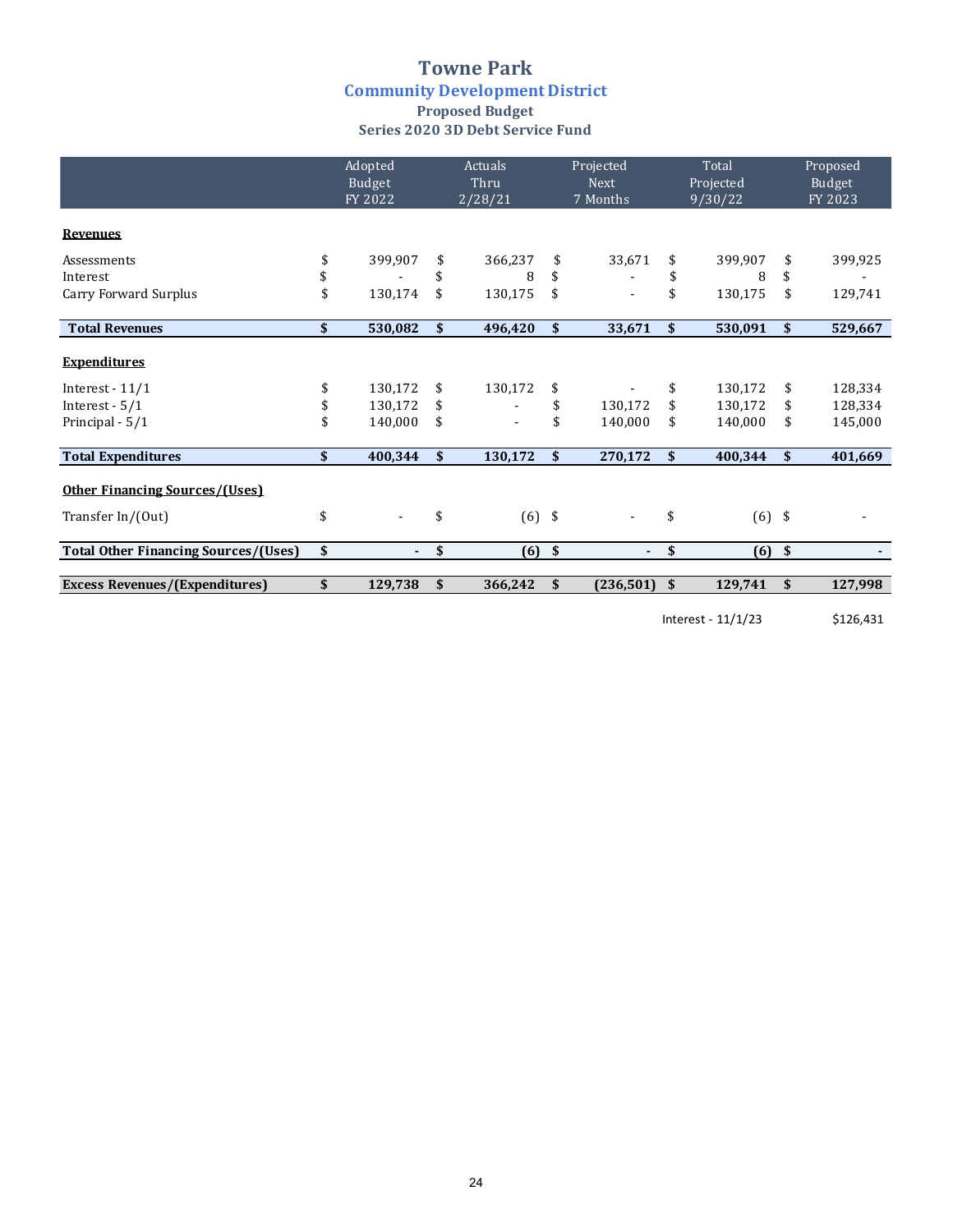**Community Development District** 

**Series 2020 Special Assessment Bonds 3D** 

| Date     |          | Balance      | Prinicpal        | Interest         | Total            |
|----------|----------|--------------|------------------|------------------|------------------|
|          |          |              |                  |                  |                  |
| 11/01/22 | \$       | 6,950,000.00 | \$               | \$<br>128,334.38 | \$<br>398,506.25 |
| 05/01/23 | \$       | 6,950,000.00 | \$<br>145,000.00 | \$<br>128,334.38 | \$               |
| 11/01/23 | \$       | 6,805,000.00 | \$               | \$<br>126,431.25 | \$<br>399,765.63 |
| 05/01/24 | \$       | 6,805,000.00 | \$<br>145,000.00 | \$<br>126,431.25 | \$               |
| 11/01/24 | \$       | 6,660,000.00 | \$               | \$<br>124,528.13 | \$<br>395,959.38 |
| 05/01/25 | \$       | 6,660,000.00 | \$<br>150,000.00 | \$<br>124,528.13 | \$               |
| 11/01/25 | \$       | 6,510,000.00 | \$               | \$<br>122,559.38 | \$<br>397,087.50 |
| 05/01/26 | \$\$\$\$ | 6,510,000.00 | \$<br>155,000.00 | \$<br>122,559.38 | \$               |
| 11/01/26 |          | 6,355,000.00 | \$               | \$<br>120,137.50 | \$<br>397,696.88 |
| 05/01/27 |          | 6,355,000.00 | \$<br>160,000.00 | \$<br>120,137.50 | \$               |
| 11/01/27 |          | 6,195,000.00 | \$               | \$<br>117,637.50 | \$<br>397,775.00 |
| 05/01/28 | \$       | 6,195,000.00 | \$<br>165,000.00 | \$<br>117,637.50 | \$               |
| 11/01/28 | \$       | 6,030,000.00 | \$               | \$<br>115,059.38 | \$<br>397,696.88 |
| 05/01/29 | \$       | 6,030,000.00 | \$<br>170,000.00 | \$<br>115,059.38 | \$               |
| 11/01/29 | \$       | 5,860,000.00 | \$               | \$<br>112,403.13 | \$<br>397,462.50 |
| 05/01/30 | \$       | 5,860,000.00 | \$<br>175,000.00 | \$<br>112,403.13 | \$               |
| 11/01/30 | \$       | 5,685,000.00 | \$               | \$<br>109,668.75 | \$<br>397,071.88 |
| 05/01/31 | \$       | 5,685,000.00 | \$<br>180,000.00 | \$<br>109,668.75 | \$               |
| 11/01/31 | \$       | 5,505,000.00 | \$               | \$<br>106,406.25 | \$<br>396,075.00 |
| 05/01/32 | \$       | 5,505,000.00 | \$<br>190,000.00 | \$<br>106,406.25 | \$               |
| 11/01/32 | \$       | 5,315,000.00 | \$               | \$<br>102,962.50 | \$<br>399,368.75 |
| 05/01/33 | \$       | 5,315,000.00 | \$<br>195,000.00 | \$<br>102,962.50 | \$               |
| 11/01/33 | \$       | 5,120,000.00 | \$               | \$<br>99,428.13  | \$<br>397,390.63 |
| 05/01/34 | \$       | 5,120,000.00 | \$<br>200,000.00 | \$<br>99,428.13  | \$               |
| 11/01/34 | \$       | 4,920,000.00 | \$               | \$<br>95,803.13  | \$<br>395,231.25 |
| 05/01/35 | \$       | 4,920,000.00 | \$<br>210,000.00 | \$<br>95,803.13  | \$               |
| 11/01/35 | \$       | 4,710,000.00 | \$               | \$<br>91,996.88  | \$<br>397,800.00 |
| 05/01/36 | \$       | 4,710,000.00 | \$<br>220,000.00 | \$<br>91,996.88  | \$               |
| 11/01/36 | \$       | 4,490,000.00 | \$               | \$<br>88,009.38  | \$<br>400,006.25 |
| 05/01/37 | \$       | 4,490,000.00 | \$<br>225,000.00 | \$<br>88,009.38  | \$               |
| 11/01/37 | \$       | 4,265,000.00 | \$               | \$<br>83,931.25  | \$<br>396,940.63 |
| 05/01/38 | \$       | 4,265,000.00 | \$<br>235,000.00 | \$<br>83,931.25  | \$               |
| 11/01/38 | \$       | 4,030,000.00 | \$               | \$<br>79,671.88  | \$<br>398,603.13 |
| 05/01/39 | \$       | 4,030,000.00 | \$<br>245,000.00 | \$<br>79,671.88  | \$               |
| 11/01/39 | \$       | 3,785,000.00 | \$               | \$<br>75,231.25  | \$<br>399,903.13 |
| 05/01/40 | \$       | 3,785,000.00 | \$<br>250,000.00 | \$<br>75,231.25  | \$               |
| 11/01/40 | \$       | 3,535,000.00 | \$               | \$<br>70,700.00  | \$<br>395,931.25 |
| 05/01/41 | \$       | 3,535,000.00 | \$<br>260,000.00 | \$<br>70,700.00  | \$               |
| 11/01/41 | \$       | 3,275,000.00 | \$               | \$<br>65,500.00  | \$<br>396,200.00 |
| 05/01/42 | \$       | 3,275,000.00 | \$<br>270,000.00 | \$<br>65,500.00  | \$               |
| 11/01/42 | \$       | 3,005,000.00 | \$               | \$<br>60,100.00  | \$<br>395,600.00 |
| 05/01/43 | \$       | 3,005,000.00 | \$<br>285,000.00 | \$<br>60,100.00  | \$               |
| 11/01/43 | \$       | 2,720,000.00 | \$               | \$<br>54,400.00  | \$<br>399,500.00 |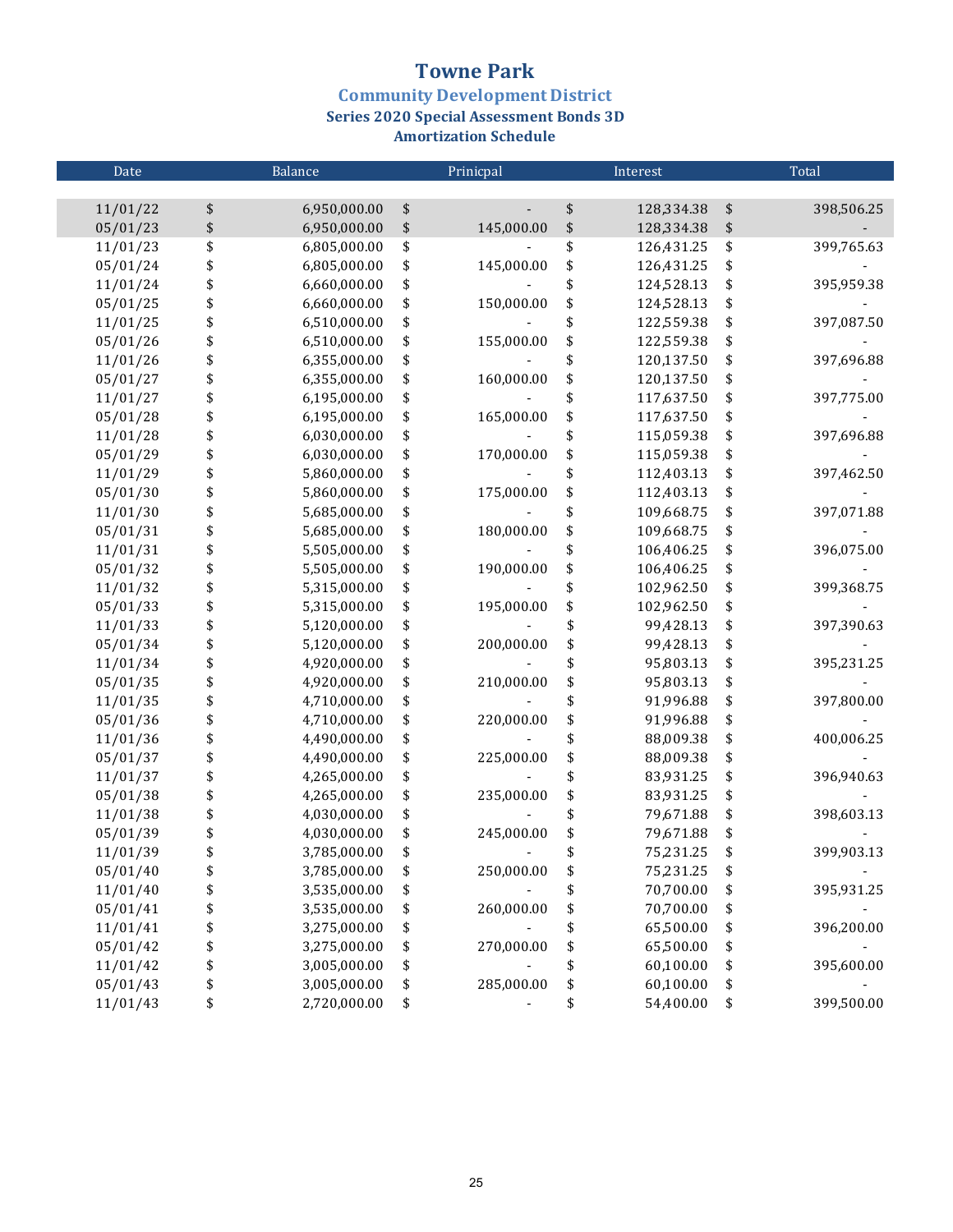**Community Development District<br>Series 2020 Special Assessment Bonds 3D** 

| Date     | Balance |              |    | Prinicpal    | Interest           | Total |               |
|----------|---------|--------------|----|--------------|--------------------|-------|---------------|
|          |         |              |    |              |                    |       |               |
| 05/01/44 | \$      | 2,720,000.00 | \$ | 295,000.00   | \$<br>54,400.00    | \$    |               |
| 11/01/44 | \$      | 2,425,000.00 | \$ |              | 48,500.00          | \$    | 397,900.00    |
| 05/01/45 | \$      | 2,425,000.00 | \$ | 305,000.00   | \$<br>48,500.00    | \$    |               |
| 11/01/45 | \$      | 2,120,000.00 | \$ |              | 42,400.00          | \$    | 395,900.00    |
| 05/01/46 | \$      | 2,120,000.00 | \$ | 320,000.00   | \$<br>42,400.00    | \$    |               |
| 11/01/46 | \$      | 1,800,000.00 | \$ |              | 36,000.00          | \$    | 398,400.00    |
| 05/01/47 | \$      | 1,800,000.00 | \$ | 330,000.00   | \$<br>36,000.00    | \$    |               |
| 11/01/47 | \$      | 1,470,000.00 | \$ |              | 29,400.00          | \$    | 395,400.00    |
| 05/01/48 | \$      | 1,470,000.00 | \$ | 345,000.00   | \$<br>29,400.00    | \$    |               |
| 11/01/48 | \$      | 1,125,000.00 | \$ |              | 22,500.00          | \$    | 396,900.00    |
| 05/01/49 | \$      | 1,125,000.00 | \$ | 360,000.00   | \$<br>22,500.00    | \$    |               |
| 11/01/49 | \$      | 765,000.00   | \$ |              | 15,300.00          | \$    | 397,800.00    |
| 05/01/50 | \$      | 765,000.00   | \$ | 375,000.00   | \$<br>15,300.00    | \$    |               |
| 11/1/50  | \$      | 390,000.00   | \$ |              | 7,800.00           | \$    | 398,100.00    |
| 5/1/51   | \$      | 390,000.00   | \$ | 390,000.00   | \$<br>7,800.00     | \$    | 397,800.00    |
|          |         |              |    | 6,950,000.00 | \$<br>4,705,600.00 | \$    | 11,925,771.88 |